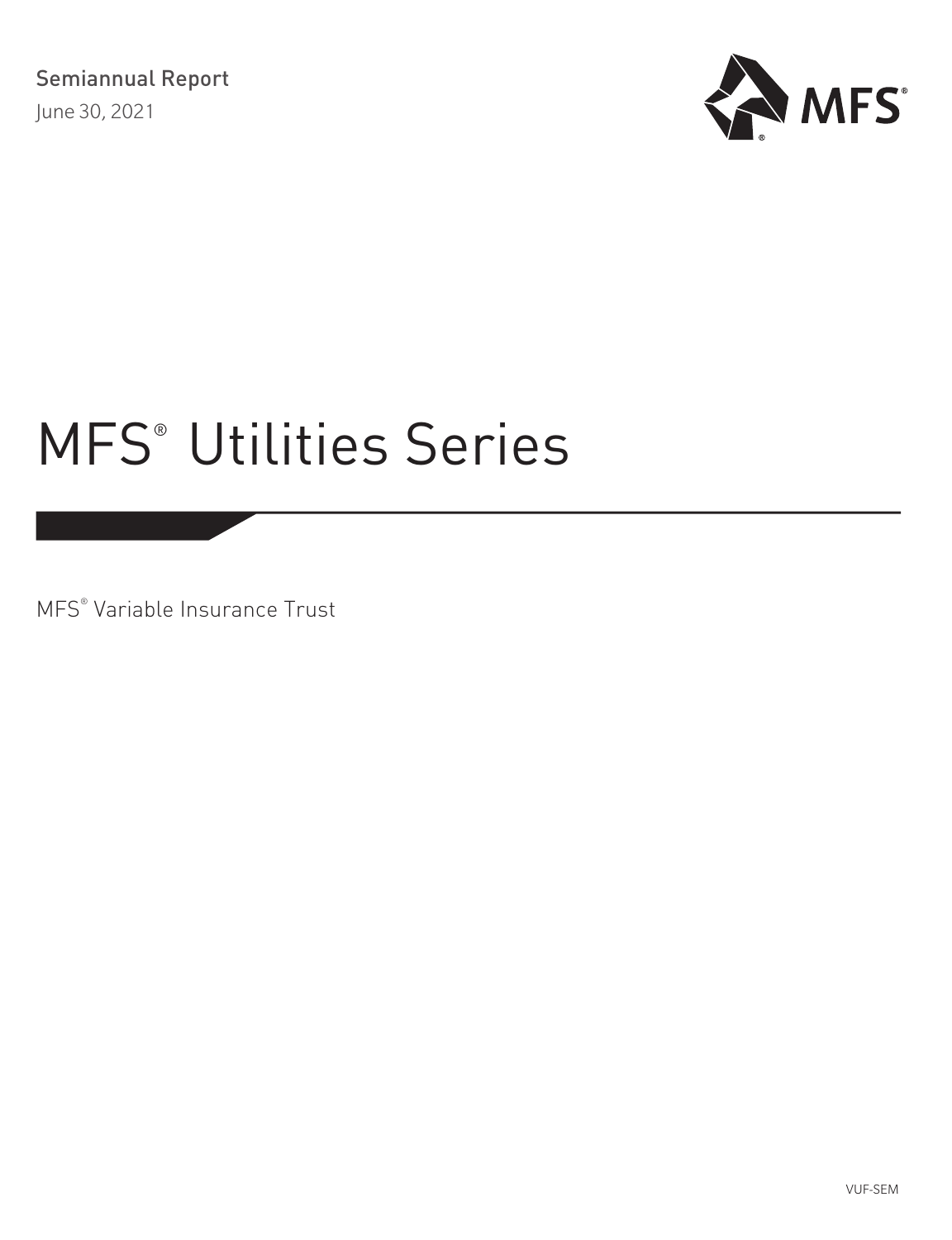# <span id="page-1-0"></span>**CONTENTS**

|                                                       | $\overline{2}$          |
|-------------------------------------------------------|-------------------------|
|                                                       | $\overline{\mathbf{3}}$ |
|                                                       | $\overline{A}$          |
|                                                       | - 6                     |
|                                                       | $\overline{7}$          |
|                                                       | - 8                     |
|                                                       | - 9                     |
|                                                       | 11                      |
| Statement regarding liquidity risk management program | 19                      |
|                                                       | -20                     |
|                                                       | 20                      |
|                                                       | 20                      |
|                                                       |                         |
|                                                       |                         |

**The report is prepared for the general information of contract owners. It is authorized for distribution to prospective investors only when preceded or accompanied by a current prospectus.**

**NOT FDIC INSURED • MAY LOSE VALUE • NO BANK OR CREDIT UNION GUARANTEE • NOT A DEPOSIT • NOT INSURED BY ANY FEDERAL GOVERNMENT AGENCY OR NCUA/NCUSIF**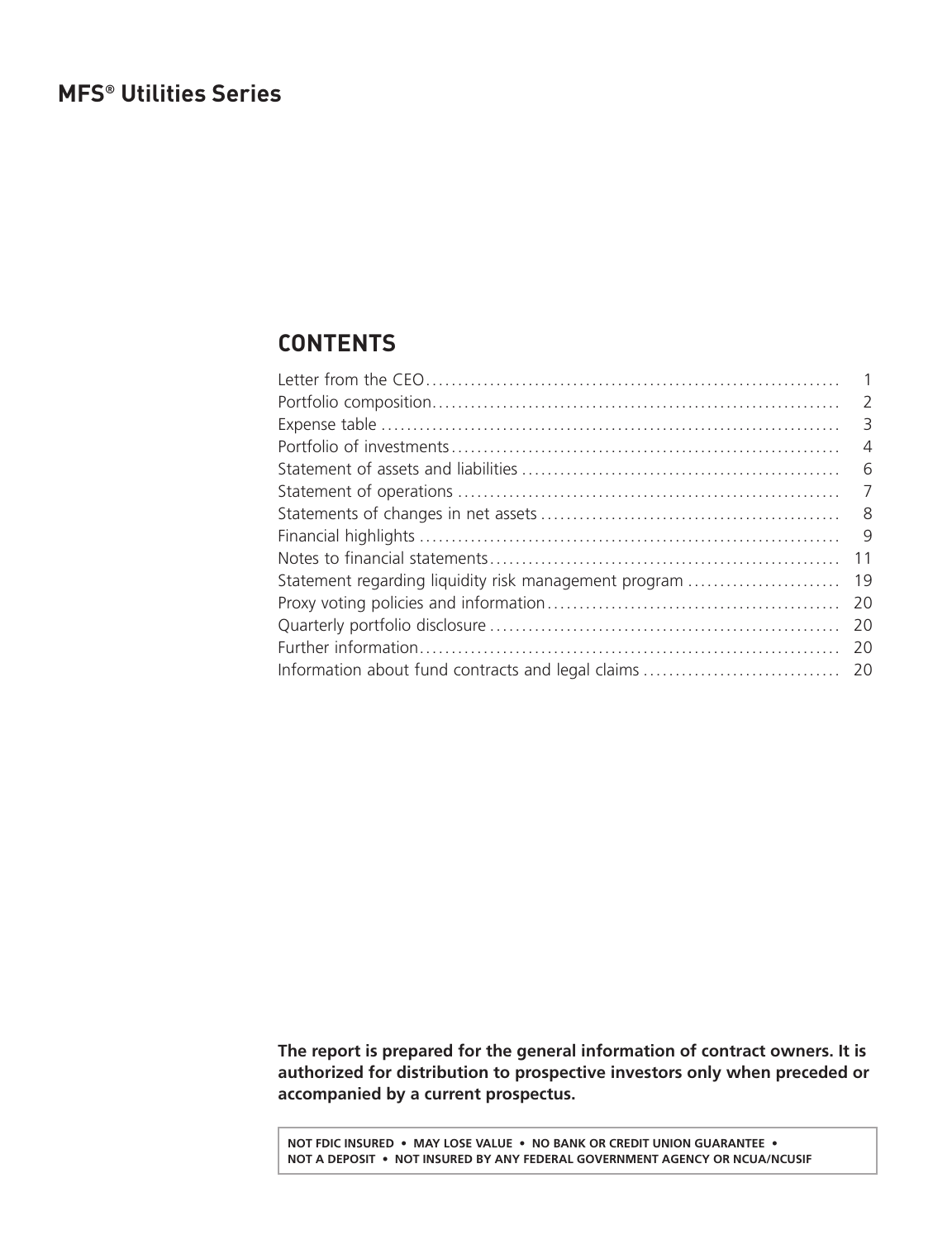### <span id="page-2-0"></span>**LETTER FROM THE CEO**



Dear Contract Owners:

After experiencing dramatic swings in the early days of the coronavirus pandemic, global equity markets have performed strongly over the past year. Though the speedy development of vaccines brightened the economic and market outlook, uncertainty remains as new variants of the virus appear, and questions persist over how fast vaccines can be made widely available in the developing world.

Global central banks have taken aggressive steps to cushion the economic and market fallout related to the virus, and governments are deploying unprecedented levels of fiscal support. Having passed a  $\overline{2}1.9$  trillion stimulus package in March, the U.S. Congress could approve additional stimulus later this year, some of it focused on infrastructure. Along with extraordinary government expenditures, pent-up consumer demand fueled a surge in economic activity as coronavirus restrictions were eased, pushing up inflation, at least temporarily. Markets initially reacted by pushing up yields on global government bonds, though some of the rate rise has since been corrected.

A spirited debate is underway among investors over whether the current price pressures will persist or prove to be temporary, caused by pandemic-induced bottlenecks. The policy measures put in place to counteract the pandemic's effects have helped build a supportive environment and are encouraging economic recovery; however, if markets disconnect from fundamentals, they can sow the seeds of instability. As such, recent dramatic increases in speculative trading in cryptocurrencies, special purpose acquisition companies (SPACs), and the like bear watching.

In the aftermath of the crisis, we could see societal changes as households, businesses, and governments adjust to a new reality, and any such alterations could affect the investment landscape. For investors, events such as the COVID-19 outbreak demonstrate the importance of having a deep understanding of company fundamentals, and we have built our global research platform to do just that.

At MFS $^{\circ}$ , we put our clients' assets to work responsibly by carefully navigating the increasing complexity of global markets and economies. Guided by our long-term philosophy and adhering to our commitment to sustainable investing, we tune out the noise and aim to uncover what we believe are the best, most durable investment opportunities in the market. Our unique global investment platform combines collective expertise, long-term discipline, and thoughtful risk management to create sustainable value for investors.

Respectfully,

Usebuel Losing

**Michael W. Roberge** Chief Executive Officer MFS Investment Management

August 13, 2021

The opinions expressed in this letter are subject to change and may not be relied upon for investment advice. No forecasts can be guaranteed.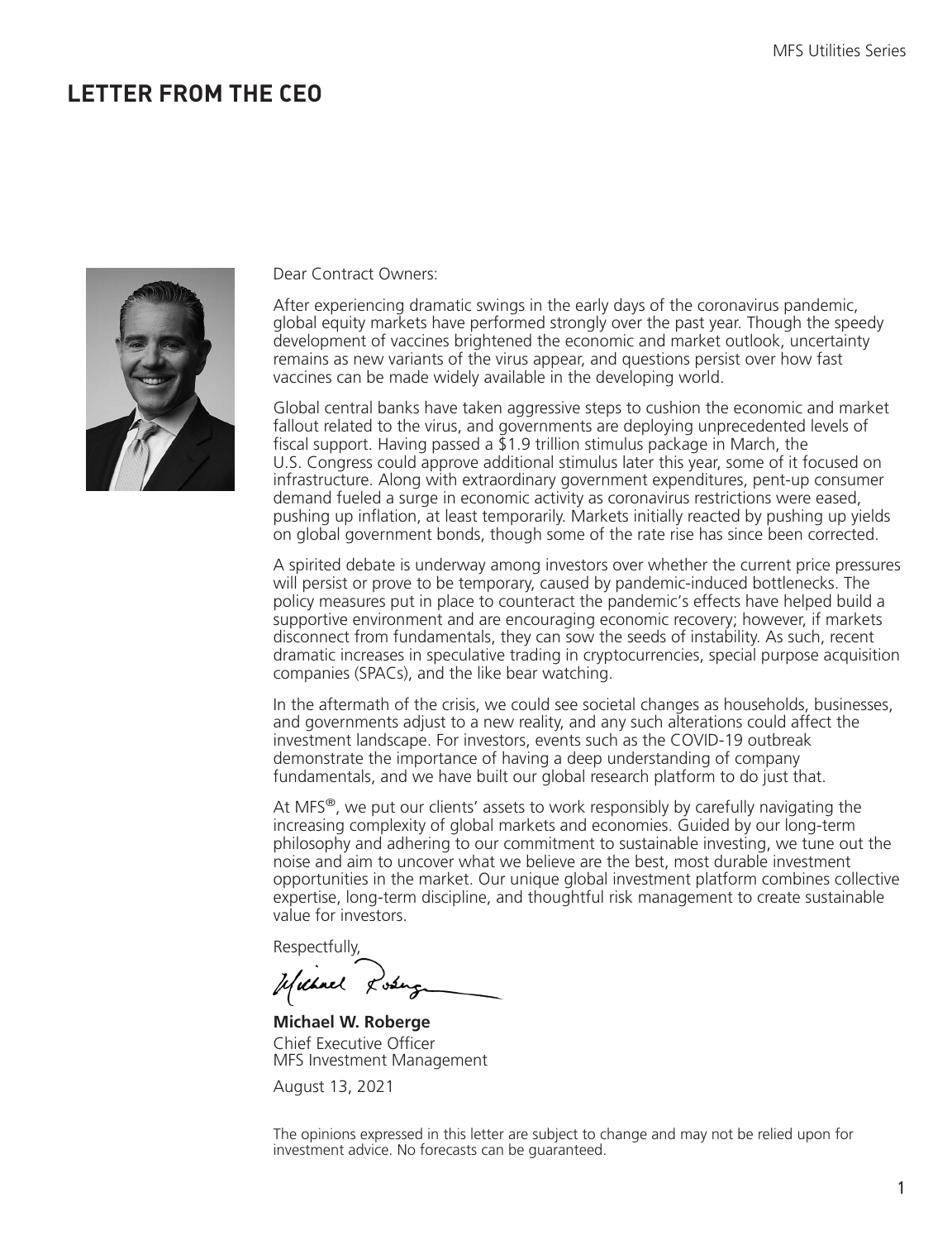# <span id="page-3-0"></span>**PORTFOLIO COMPOSITION**

### **Portfolio structure (i)**



### **Top ten holdings (i)**

| NextEra Energy, Inc.  | 8.0% |
|-----------------------|------|
| EDP Renovaveis S.A.   | 5.7% |
| Southern Co.          | 5.2% |
| Duke Energy Corp.     | 5.0% |
| Exelon Corp.          | 4.9% |
| Dominion Energy, Inc. | 4.8% |
| Sempra Energy         | 3.2% |
| Enel S.p.A.           | 3.2% |
| Edison International  | 2.9% |
| PG&E Corp.            | 2.9% |
|                       |      |

### **Top five industries (i)**

| Utilities-Electric Power        | 81.8%   |
|---------------------------------|---------|
| Telecommunications-Wireless     | $7.1\%$ |
| <b>Natural Gas-Distribution</b> | 3.6%    |
| Cable TV                        | 2.7%    |
| Telephone Services              | 2.2%    |

### **Issuer country weightings (i)(x)**

| <b>United States</b>   | 69.1% |
|------------------------|-------|
| Portugal               | 7.4%  |
| Spain                  | 5.4%  |
| United Kingdom         | 4.5%  |
| Italy                  | 3.2%  |
| Germany                | 3.0%  |
| Canada                 | 2.3%  |
| <b>Thailand</b>        | 0.7%  |
| <b>Brazil</b>          | 0.7%  |
| <b>Other Countries</b> | 3.7%  |

- (i) For purposes of this presentation, the components include the value of securities, and reflect the impact of the equivalent exposure of derivative positions, if any. These amounts may be negative from time to time. Equivalent exposure is a calculated amount that translates the derivative position into a reasonable approximation of the amount of the underlying asset that the portfolio would have to hold at a given point in time to have the same price sensitivity that results from the portfolio's ownership of the derivative contract. When dealing with derivatives, equivalent exposure is a more representative measure of the potential impact of a position on portfolio performance than value. The bond component will include any accrued interest amounts.
- (x) Represents the portfolio's exposure to issuer countries as a percentage of a portfolio's net assets. For purposes of this presentation, United States includes Cash & Cash Equivalents and Other.

Where the fund holds convertible bonds, they are treated as part of the equity portion of the portfolio.

Cash & Cash Equivalents includes any cash, investments in money market funds, short-term securities, and other assets less liabilities. Please see the Statement of Assets and Liabilities for additional information related to the fund's cash position and other assets and liabilities.

Other includes equivalent exposure from currency derivatives and/or any offsets to derivative positions and may be negative.

Percentages are based on net assets as of June 30, 2021.

The portfolio is actively managed and current holdings may be different.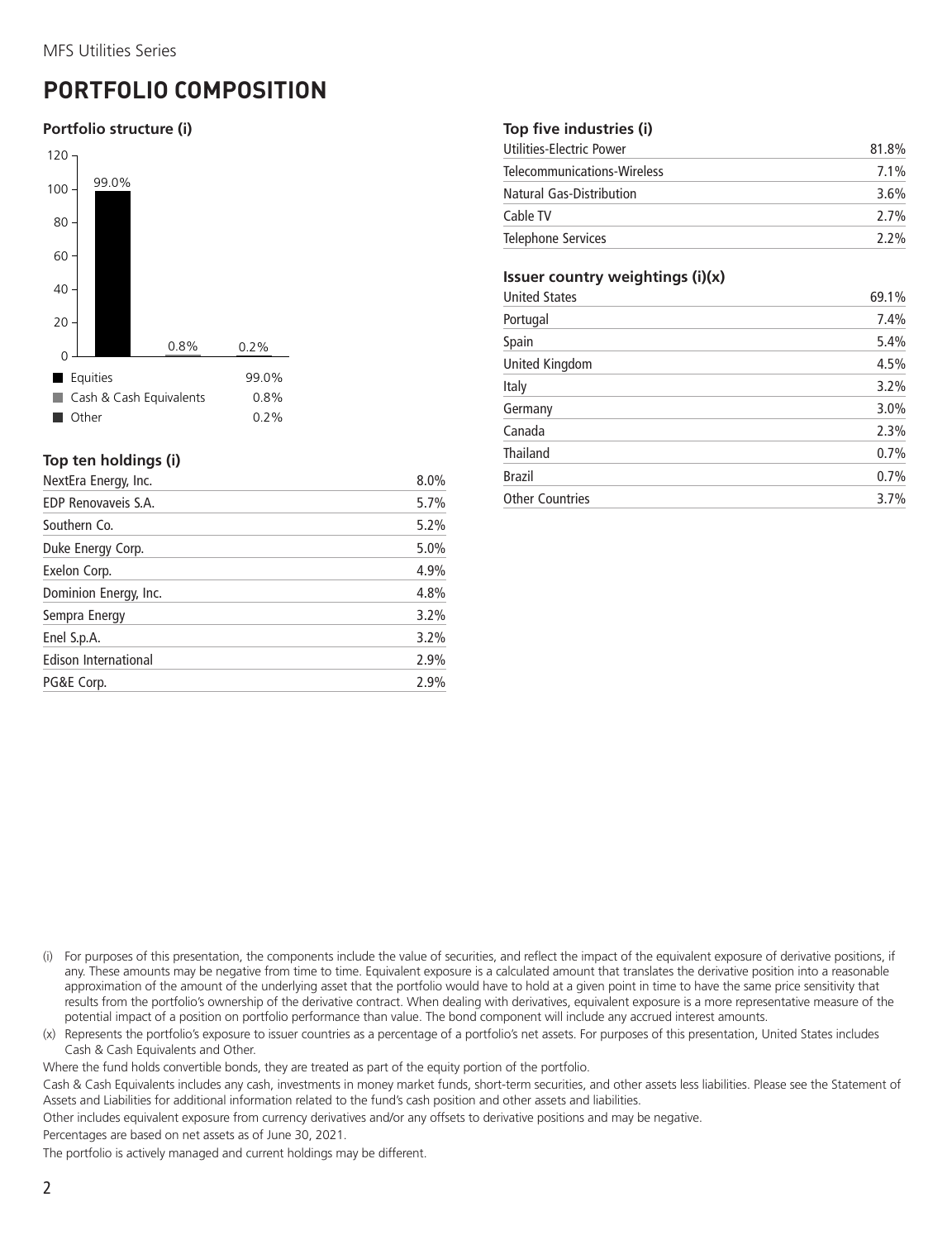# <span id="page-4-0"></span>**EXPENSE TABLE**

### **Fund Expenses Borne by the Contract Holders during the Period, January 1, 2021 through June 30, 2021**

As a contract holder of the fund, you incur ongoing costs, including management fees; distribution and/or service (12b-1) fees; and other fund expenses. This example is intended to help you understand your ongoing costs (in dollars) of investing in the fund and to compare these costs with the ongoing costs of investing in other mutual funds.

The example is based on an investment of \$1,000 invested at the beginning of the period and held for the entire period January 1, 2021 through June 30, 2021.

### **Actual Expenses**

The first line for each share class in the following table provides information about actual account values and actual expenses. You may use the information in this line, together with the amount you invested, to estimate the expenses that you paid over the period. Simply divide your account value by \$1,000 (for example, an \$8,600 account value divided by \$1,000 = 8.6), then multiply the result by the number in the first line under the heading entitled "Expenses Paid During Period" to estimate the expenses you paid on your account during this period.

### **Hypothetical Example for Comparison Purposes**

The second line for each share class in the following table provides information about hypothetical account values and hypothetical expenses based on the fund's actual expense ratio and an assumed rate of return of 5% per year before expenses, which is not the fund's actual return. The hypothetical account values and expenses may not be used to estimate the actual ending account balance or expenses you paid for the period. You may use this information to compare the ongoing costs of investing in the fund and other funds. To do so, compare this 5% hypothetical example with the 5% hypothetical examples that appear in the shareholder reports of the other funds.

Please note that the expenses shown in the table are meant to highlight the fund's ongoing costs only and do not take into account the fees and expenses imposed under the variable contracts through which your investment in the fund is made. Therefore, the second line for each share class in the table is useful in comparing ongoing costs associated with an investment in vehicles (such as the fund) which fund benefits under variable annuity and variable life insurance contracts and to qualified pension and retirement plans only, and will not help you determine the relative total costs of investing in the fund through variable annuity and variable life insurance contracts. If the fees and expenses imposed under the variable contracts were included, your costs would have been higher.

| Share<br>Class |                  | Annualized<br>Expense<br>Ratio | Beginning<br><b>Account Value</b><br>1/01/21 | Ending<br><b>Account Value</b><br>6/30/21 | Expenses<br>Paid During<br>Period (p)<br>1/01/21-6/30/21 |
|----------------|------------------|--------------------------------|----------------------------------------------|-------------------------------------------|----------------------------------------------------------|
| Initial Class  | Actual           | 0.78%                          | \$1,000.00                                   | \$1,030.29                                | \$3.93                                                   |
|                | Hypothetical (h) | 0.78%                          | \$1,000.00                                   | \$1,020.93                                | \$3.91                                                   |
|                | Actual           | 1.03%                          | \$1,000.00                                   | \$1,029.12                                | \$5.18                                                   |
| Service Class  | Hypothetical (h) | 1.03%                          | \$1,000.00                                   | \$1,019.69                                | \$5.16                                                   |

(h) 5% class return per year before expenses.

(p) "Expenses Paid During Period" are equal to each class's annualized expense ratio, as shown above, multiplied by the average account value over the period, multiplied by 181/365 (to reflect the one-half year period).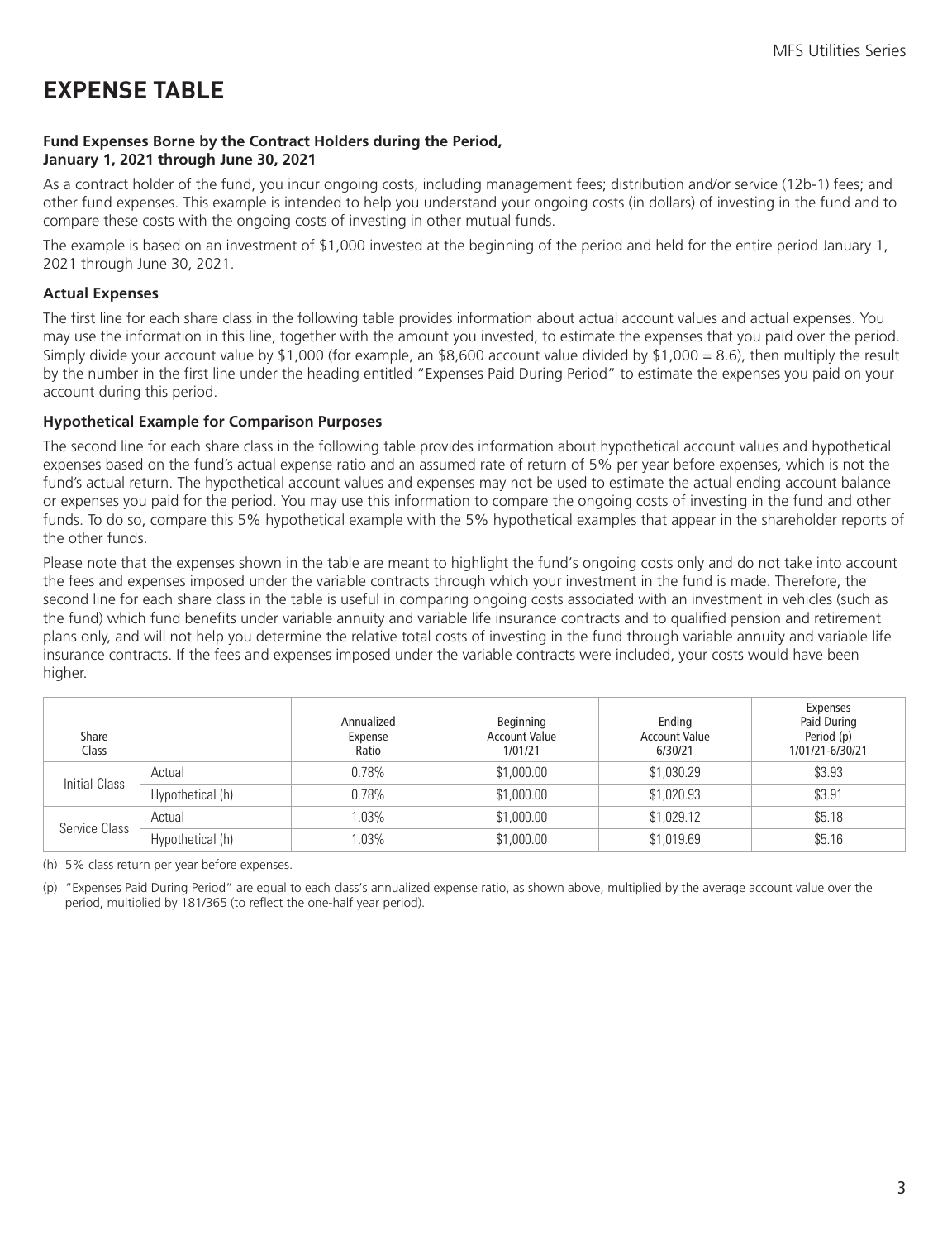# <span id="page-5-0"></span>**PORTFOLIO OF INVESTMENTS − 6/30/21 (unaudited)**

The Portfolio of Investments is a complete list of all securities owned by your fund. It is categorized by broad-based asset classes.

| Issuer                                   | <b>Shares/Par</b> |      | Value (\$) | Issuer                                                | <b>Shares/Par</b> | Value (\$)       |
|------------------------------------------|-------------------|------|------------|-------------------------------------------------------|-------------------|------------------|
| <b>COMMON STOCKS - 96.3%</b>             |                   |      |            | <b>COMMON STOCKS - continued</b>                      |                   |                  |
| Cable TV - 2.7%                          |                   |      |            | Utilities - Electric Power - continued                |                   |                  |
| Charter Communications, Inc., "A" (a)    | 39,504 \$         |      | 28,500,161 | Emera, Inc.                                           | 330,222 \$        | 14,981,998       |
| NOS, SGPS S.A.                           | 1,174,159         |      | 4,115,518  | Enel S.p.A.                                           | 4,146,654         | 38,509,126       |
|                                          |                   | \$   | 32,615,679 | Energias de Portugal S.A.                             | 3,185,812         | 16,885,769       |
|                                          |                   |      |            | Entergy Corp.                                         | 86,898            | 8,663,731        |
| <b>Natural Gas - Distribution - 3.1%</b> |                   |      |            | Equatorial Energia S.A.                               | 1,133,900         | 5,653,770        |
| Atmos Energy Corp.                       | 238,373           | - \$ | 22,910,029 | Evergy, Inc.                                          | 389,340           | 23,527,816       |
| China Resources Gas Group Ltd.           | 1,178,000         |      | 7,070,155  | Exelon Corp.                                          | 1,340,724         | 59,407,483       |
| UGI Corp.                                | 162,556           |      | 7,527,968  | FirstEnergy Corp.                                     | 717,511           | 26,698,584       |
|                                          |                   | \$   | 37,508,152 | Iberdrola S.A.                                        | 2,503,418         | 30,515,442       |
|                                          |                   |      |            | National Grid PLC                                     | 1,865,475         | 23,761,350       |
| Natural Gas - Pipeline - 1.6%            |                   |      |            | Neoenergia S.A.                                       | 899,100           | 3,139,927        |
| DT Midstream LLC (a)                     | 121,993           | - \$ | 4,716,250  | NextEra Energy Partners LP                            | 57,051            | 4,356,414        |
| <b>Enterprise Products Partners LP</b>   | 372,985           |      | 9,000,128  | NextEra Energy, Inc.                                  | 1,321,119         | 96,811,601       |
| Equitrans Midstream Corp.                | 608,877           |      | 5,181,543  | PG&E Corp. (a)                                        | 3,428,206         | 34,864,855       |
| Plains All American Pipeline LP          | 30,820            |      | 350,115    | Pinnacle West Capital Corp.                           | 158,310           | 12,976,671       |
|                                          |                   | \$   |            | Portland General Electric Co.                         | 128,597           | 5,925,750        |
|                                          |                   |      | 19,248,036 | Public Service Enterprise Group, Inc.                 | 362,117           | 21,632,870       |
| Telecommunications - Wireless - 7.1%     |                   |      |            | <b>RWE AG</b>                                         | 544,434           | 19,728,396       |
| Advanced Info Service Public Co. Ltd.    | 1,649,500 \$      |      | 8,800,764  | Sempra Energy                                         | 293,977           |                  |
| Cellnex Telecom S.A.                     | 541,254           |      | 34,477,066 | Southern Co.                                          | 1,049,095         | 38,946,073       |
| KDDI Corp.                               | 226,700           |      | 7,070,665  |                                                       |                   | 63,480,738       |
| Mobile TeleSystems PJSC, ADR             | 201,097           |      | 1,862,158  | <b>SSE PLC</b>                                        | 1,469,511         | 30,501,782       |
| SBA Communications Corp., REIT           | 62,355            |      | 19,872,539 | Vistra Corp.                                          | 511,227           | 9,483,261        |
| T-Mobile USA, Inc. (a)                   | 97,685            |      | 14,147,719 |                                                       |                   | 965,890,968      |
|                                          |                   |      |            | <b>Total Common Stocks (Identified</b>                |                   |                  |
|                                          |                   | \$   | 86,230,911 | Cost, \$858,683,548)                                  |                   | \$1,167,835,230  |
| Telephone Services - 2.1%                |                   |      |            |                                                       |                   |                  |
| Hellenic Telecommunications Organization |                   |      |            | <b>CONVERTIBLE PREFERRED STOCKS - 2.7%</b>            |                   |                  |
| S.A.                                     | 472,528 \$        |      | 7,928,247  | Utilities - Electric Power - 2.7%                     |                   |                  |
| Rogers Communications, Inc., "B"         | 247,362           |      | 13,150,335 | CenterPoint Energy, Inc., 7%                          | 431,280 \$        | 19,545,610       |
| Telesites S.A.B. de C.V. (a)             | 5,689,300         |      | 5,262,902  | DTE Energy Co., 6.25%                                 | 64,750            | 3,200,593        |
|                                          |                   | \$   |            | NextEra Energy, Inc., 5.279%                          | 64,600            | 3,162,816        |
|                                          |                   |      | 26,341,484 | Sempra Energy, 6.75%                                  | 64,868            | 6,407,012        |
| Utilities - Electric Power - 79.7%       |                   |      |            |                                                       |                   |                  |
| AES Corp.                                | 1,006,141         | \$   | 26,230,096 | <b>Total Convertible Preferred Stocks (Identified</b> |                   |                  |
| ALLETE, Inc.                             | 93,463            |      | 6,540,541  | Cost, \$29,027,293)                                   |                   | \$<br>32,316,031 |
| Alliant Energy Corp.                     | 457,667           |      | 25,519,512 |                                                       |                   |                  |
| American Electric Power Co., Inc.        | 236,477           |      | 20,003,589 | <b>INVESTMENT COMPANIES (h) - 0.6%</b>                |                   |                  |
| CenterPoint Energy, Inc.                 | 635,691           |      | 15,587,143 | Money Market Funds - 0.6%                             |                   |                  |
| CLP Holdings Ltd.                        | 795,000           |      | 7,863,684  | <b>MFS Institutional Money Market</b>                 |                   |                  |
| Dominion Energy, Inc.                    | 790,797           |      | 58,178,935 | Portfolio, 0.02% (v) (Identified Cost,                |                   |                  |
| DTE Energy Co. (a)                       | 243,986           |      | 27,106,845 | \$6,853,786)                                          | 6,853,786         | \$<br>6,853,786  |
| Duke Energy Corp.                        | 614,317           |      | 60,645,374 | OTHER ASSETS, LESS LIABILITIES - 0.4%                 |                   | 4,908,483        |
| E.ON SE                                  | 1,448,305         |      | 16,750,816 |                                                       |                   |                  |
| <b>Edison International</b>              | 603,888           |      | 34,916,804 | <b>NET ASSETS - 100.0%</b>                            |                   | \$1,211,913,530  |
| EDP Renovaveis S.A.                      | 2,981,666         |      | 69,083,882 |                                                       |                   |                  |
| Electricite de France S.A.               | 513,208           |      | 7,010,340  |                                                       |                   |                  |

(a) Non-income producing security.

(h) An affiliated issuer, which may be considered one in which the fund owns 5% or more of the outstanding voting securities, or a company which is under common control. At period end, the aggregate values of the fund's investments in affiliated issuers and in unaffiliated issuers were \$6,853,786 and \$1,200,151,261, respectively.

(v) Affiliated issuer that is available only to investment companies managed by MFS. The rate quoted for the MFS Institutional Money Market Portfolio is the annualized seven-day yield of the fund at period end.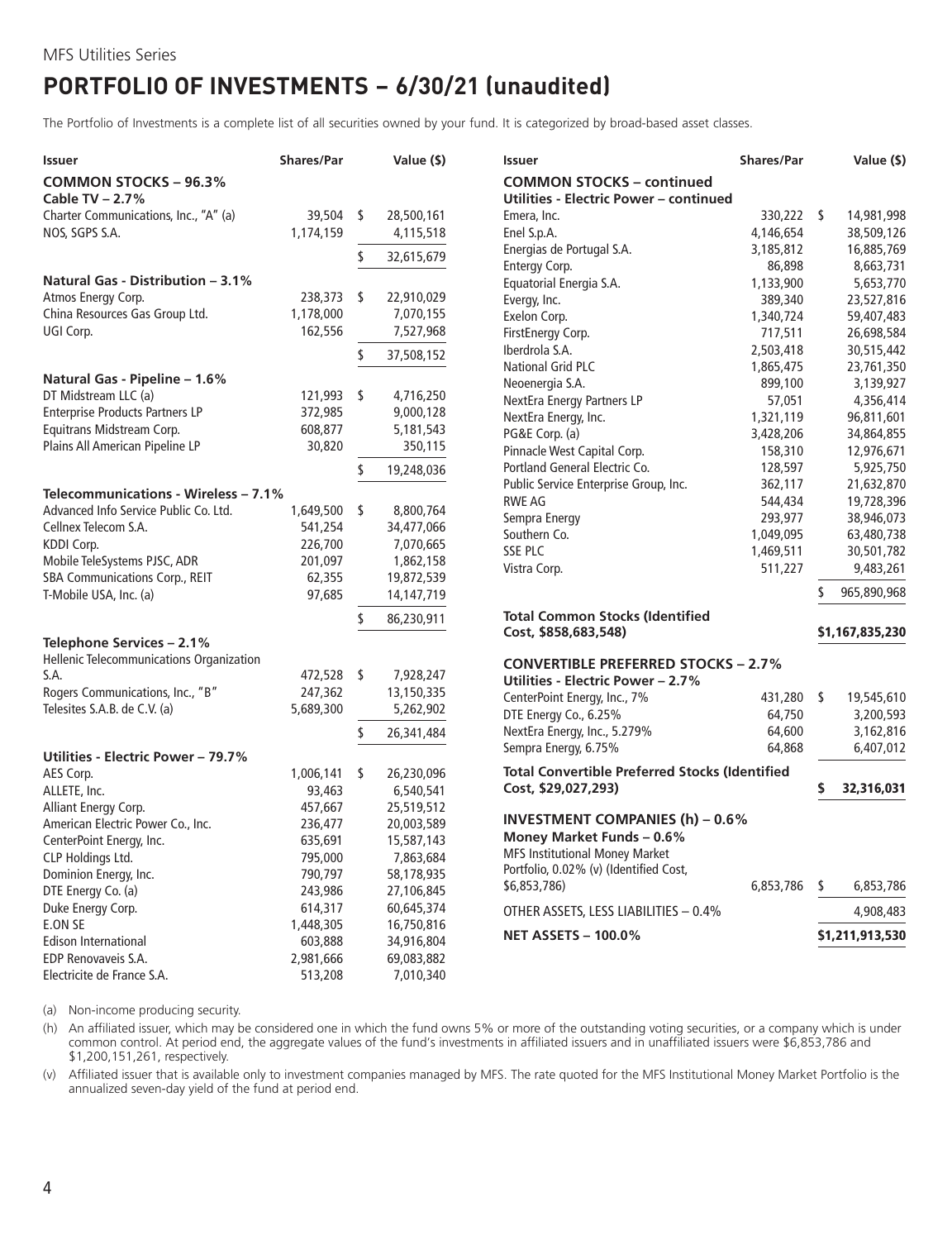#### *Portfolio of Investments (unaudited) – continued*

The following abbreviations are used in this report and are defined:

ADR American Depositary Receipt

REIT Real Estate Investment Trust

Abbreviations indicate amounts shown in currencies other than the U.S. dollar. All amounts are stated in U.S. dollars unless otherwise indicated. A list of abbreviations is shown below:

CAD Canadian Dollar

EUR Euro

GBP British Pound

### **Derivative Contracts at 6/30/21**

#### **Forward Foreign Currency Exchange Contracts**

|            | Currency<br><b>Purchased</b> |            | Currency<br>Sold | Counterparty                          | <b>Settlement</b><br>Date | <b>Unrealized</b><br>Appreciation<br>(Depreciation) |
|------------|------------------------------|------------|------------------|---------------------------------------|---------------------------|-----------------------------------------------------|
|            | <b>Asset Derivatives</b>     |            |                  |                                       |                           |                                                     |
| <b>USD</b> | 95,404                       | CAD        | 115,184          | Morgan Stanley Capital Services, Inc. | 7/16/2021                 | S<br>2,485                                          |
| <b>USD</b> | 71,481,800                   | <b>EUR</b> | 58,647,884       | <b>Barclays Bank PLC</b>              | 8/12/2021                 | 1,881,876                                           |
| <b>USD</b> | 1,475,555                    | <b>EUR</b> | 1,237,003        | <b>BNP Paribas S.A.</b>               | 7/16/2021                 | 8,347                                               |
| <b>USD</b> | 819,120                      | <b>EUR</b> | 669,394          | <b>Brown Brothers Harriman</b>        | 7/16/2021                 | 25,153                                              |
| <b>USD</b> | 3,332,602                    | <b>EUR</b> | 2,766,344        | Citibank N.A.                         | 7/16/2021                 | 51,444                                              |
| <b>USD</b> | 6,235,856                    | <b>EUR</b> | 5,227,125        | Merrill Lynch International           | 7/16/2021                 | 35,966                                              |
| <b>USD</b> | 95,335,754                   | <b>EUR</b> | 79,799,040       | State Street Bank Corp.               | 7/16/2021                 | 686,172                                             |
| <b>USD</b> | 112,787                      | GBP        | 79,609           | State Street Bank Corp.               | 7/16/2021                 | 2,660                                               |
|            |                              |            |                  |                                       |                           | \$2,694,103                                         |
|            | <b>Liability Derivatives</b> |            |                  |                                       |                           |                                                     |
| CAD        | 499,067                      | <b>USD</b> | 413,667          | <b>BNP Paribas S.A.</b>               | 7/16/2021                 | s<br>(11,068)                                       |
| CAD        | 518,076                      | <b>USD</b> | 427,897          | <b>Brown Brothers Harriman</b>        | 7/16/2021                 | (9,963)                                             |
| CAD        | 205,670                      | <b>USD</b> | 167,464          | Merrill Lynch International           | 7/16/2021                 | (1, 550)                                            |
| CAD        | 1,238,993                    | <b>USD</b> | 1,014,869        | Morgan Stanley Capital Services, Inc. | 7/16/2021                 | (15, 369)                                           |
| <b>EUR</b> | 227,712                      | <b>USD</b> | 276,030          | <b>Brown Brothers Harriman</b>        | 7/16/2021                 | (5, 941)                                            |
| <b>EUR</b> | 62,174                       | <b>USD</b> | 74,576           | Citibank N.A.                         | 7/16/2021                 | (831)                                               |
| <b>EUR</b> | 14,834,090                   | <b>USD</b> | 17,695,635       | <b>HSBC Bank</b>                      | 7/16/2021                 | (100, 932)                                          |
| <b>EUR</b> | 35,130                       | <b>USD</b> | 43,004           | Merrill Lynch International           | 7/16/2021                 | (1, 336)                                            |
| <b>USD</b> | 221,573                      | CAD        | 277,635          | <b>Brown Brothers Harriman</b>        | 7/16/2021                 | (2, 397)                                            |
| <b>USD</b> | 18,736,046                   | CAD        | 23,614,744       | JPMorgan Chase Bank N.A.              | 7/16/2021                 | (314, 051)                                          |
| <b>USD</b> | 31,953,801                   | GBP        | 23,260,934       | Goldman Sachs International           | 7/16/2021                 | (224, 425)                                          |
| <b>USD</b> | 398,076                      | GBP        | 288,520          | Morgan Stanley Capital Services, Inc. | 7/16/2021                 | (1,051)                                             |
| <b>USD</b> | 2,614,057                    | GBP        | 1,901,000        | State Street Bank Corp.               | 7/16/2021                 | (15,708)                                            |
|            |                              |            |                  |                                       |                           | \$(704, 622)                                        |

At June 30, 2021, the fund had cash collateral of \$850,000 to cover any collateral or margin obligations for certain derivative contracts. Restricted cash and/or deposits with brokers in the Statement of Assets and Liabilities are comprised of cash collateral.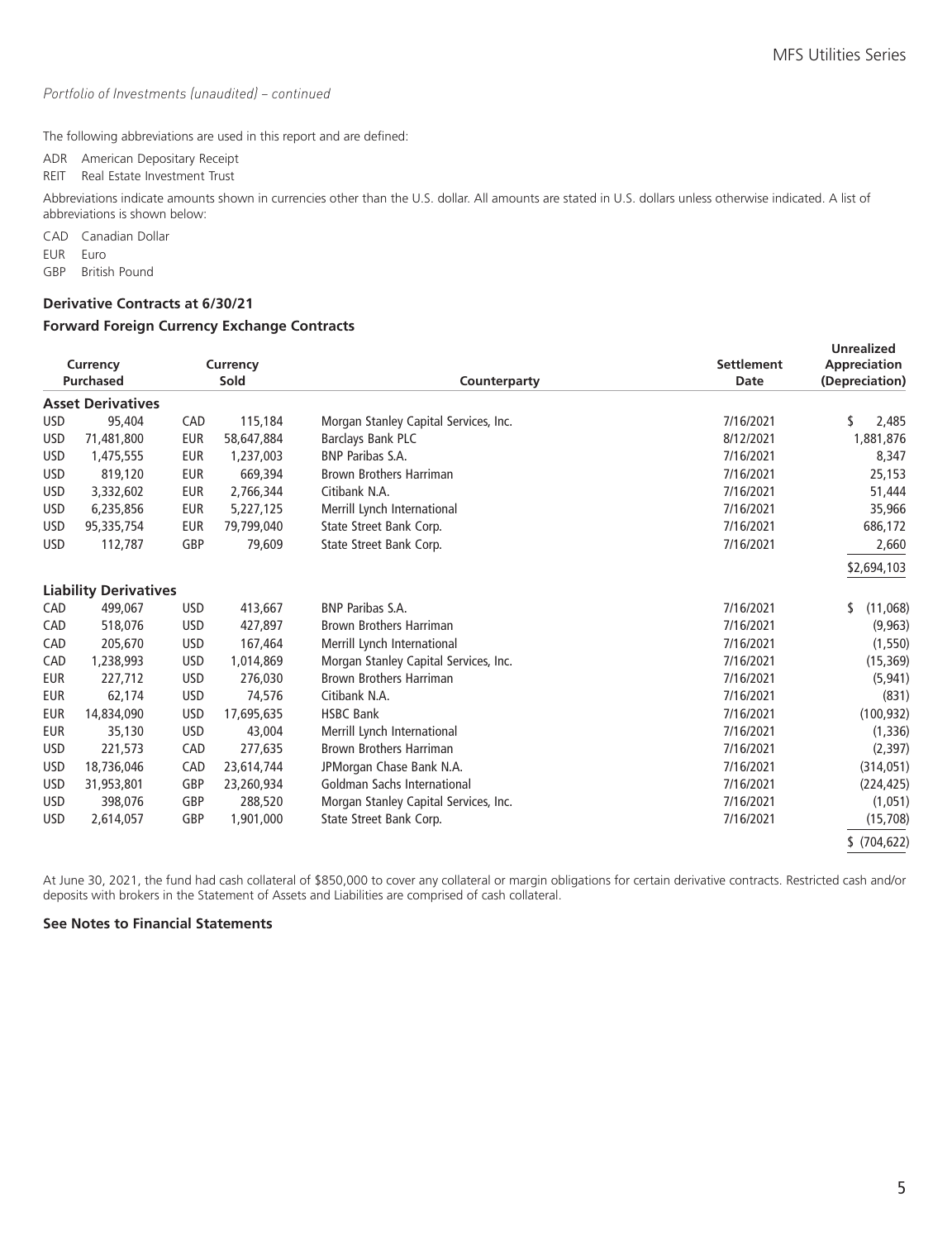### <span id="page-7-0"></span>**FINANCIAL STATEMENTS | STATEMENT OF ASSETS AND LIABILITIES (unaudited)**

This statement represents your fund's balance sheet, which details the assets and liabilities comprising the total value of the fund.

### **At 6/30/21**

| <b>Assets</b>                                                                  |                                  |
|--------------------------------------------------------------------------------|----------------------------------|
| Investments in unaffiliated issuers, at value (identified cost, \$887,710,841) | \$1,200,151,261                  |
| Investments in affiliated issuers, at value (identified cost, \$6,853,786)     | 6,853,786                        |
| Restricted cash for                                                            |                                  |
| Forward foreign currency exchange contracts                                    | 850,000                          |
| Receivables for                                                                |                                  |
| Forward foreign currency exchange contracts                                    | 2,694,103                        |
| Investments sold                                                               | 610,331                          |
| Fund shares sold                                                               | 16,035                           |
| Interest and dividends                                                         | 2,945,099                        |
| Other assets                                                                   | 7,783                            |
| Total assets                                                                   | \$1,214,128,398                  |
| <b>Liabilities</b>                                                             |                                  |
| Payables for                                                                   |                                  |
| Forward foreign currency exchange contracts                                    | \$704,622                        |
| Fund shares reacquired                                                         | 1,216,985                        |
| Payable to affiliates                                                          |                                  |
| Investment adviser                                                             | 48,798                           |
| Administrative services fee                                                    | 932                              |
| Shareholder servicing costs                                                    | 769                              |
| Distribution and/or service fees                                               | 9,317                            |
| Accrued expenses and other liabilities                                         | 233,445                          |
| <b>Total liabilities</b>                                                       | \$2,214,868                      |
| Net assets                                                                     | \$1,211,913,530                  |
| Net assets consist of                                                          |                                  |
| Paid-in capital                                                                | \$801,754,151                    |
| Total distributable earnings (loss)                                            | 410,159,379                      |
| Net assets                                                                     | \$1,211,913,530                  |
| Shares of beneficial interest outstanding                                      | 33,655,498                       |
|                                                                                | <b>Shares</b><br>Net asset value |

|                      | Net assets    | <b>Shares</b><br>outstanding | Net asset value<br>per share |
|----------------------|---------------|------------------------------|------------------------------|
| <b>Initial Class</b> | \$538,205,526 | 14,783,964                   | \$36.40                      |
| Service Class        | 673,708,004   | 18,871,534                   | 35.70                        |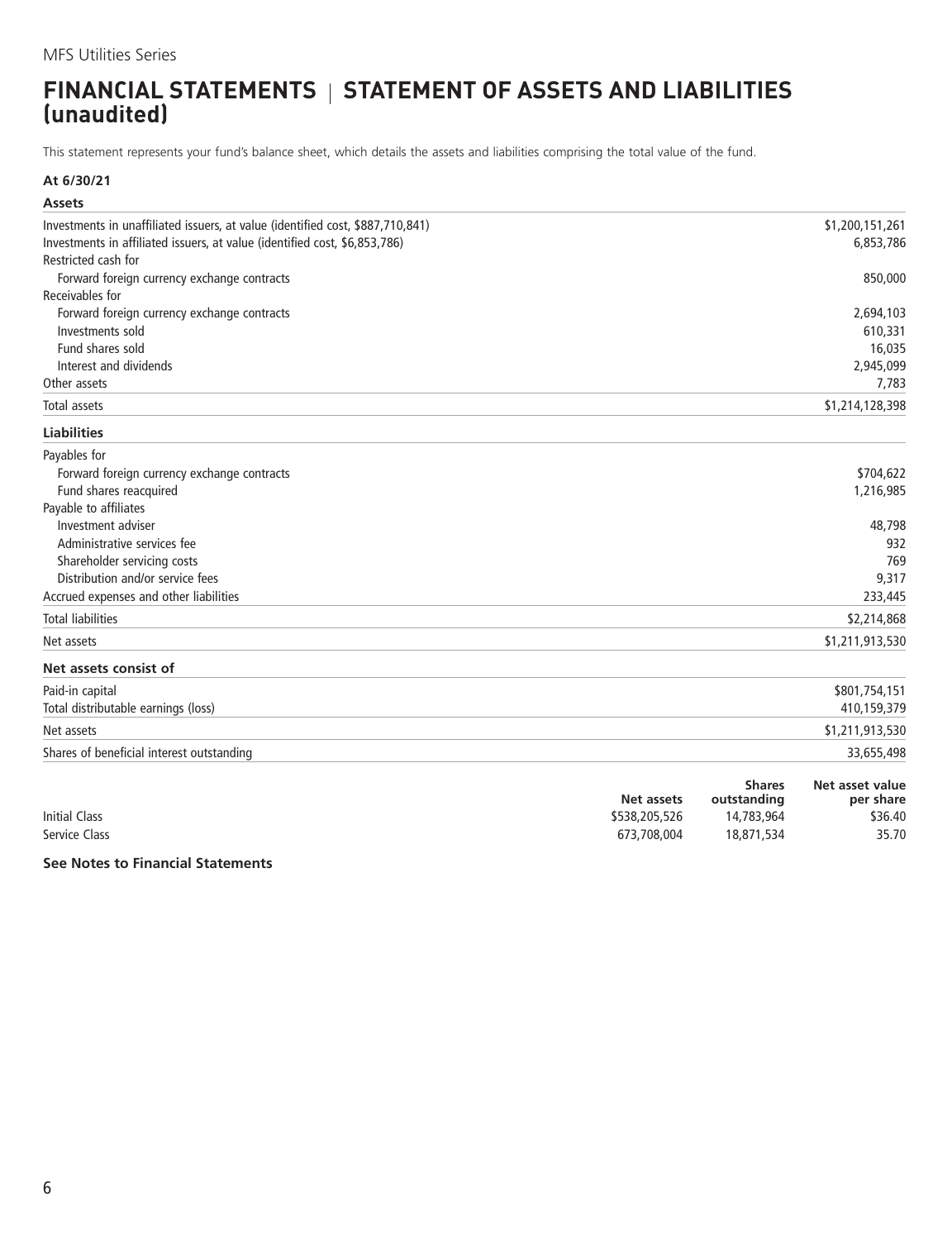# <span id="page-8-0"></span>FINANCIAL STATEMENTS | STATEMENT OF OPERATIONS (unaudited)

This statement describes how much your fund earned in investment income and accrued in expenses. It also describes any gains and/or losses generated by fund operations.

#### **Six months ended 6/30/21**

#### **Net investment income (loss)**

| Income                                                                  |              |
|-------------------------------------------------------------------------|--------------|
| <b>Dividends</b>                                                        | \$20,371,308 |
| Other                                                                   | 47,147       |
| Income on securities loaned                                             | 13,382       |
| Dividends from affiliated issuers                                       | 3,140        |
| Foreign taxes withheld                                                  | (717, 927)   |
| Total investment income                                                 | \$19,717,050 |
| <b>Expenses</b>                                                         |              |
| Management fee                                                          | \$4,470,441  |
| Distribution and/or service fees                                        | 839,543      |
| Shareholder servicing costs                                             | 27,442       |
| Administrative services fee                                             | 82,656       |
| Independent Trustees' compensation                                      | 9,439        |
| Custodian fee                                                           | 76,160       |
| Shareholder communications                                              | 58,855       |
| Audit and tax fees                                                      | 32,230       |
| Legal fees                                                              | 4,417        |
| Miscellaneous                                                           | 17,923       |
| <b>Total expenses</b>                                                   | \$5,619,106  |
| Reduction of expenses by investment adviser                             | (72, 192)    |
| Net expenses                                                            | \$5,546,914  |
| Net investment income (loss)                                            | \$14,170,136 |
| Realized and unrealized gain (loss)                                     |              |
| Realized gain (loss) (identified cost basis)                            |              |
| <b>Unaffiliated issuers</b>                                             | \$14,458,841 |
| Forward foreign currency exchange contracts                             | (2,463,154)  |
| Foreign currency                                                        | 11,954       |
| Net realized gain (loss)                                                | \$12,007,641 |
| Change in unrealized appreciation or depreciation                       |              |
| Unaffiliated issuers (net of \$11,101 decrease in deferred country tax) | \$2,853,688  |
| Forward foreign currency exchange contracts                             | 6,742,188    |
| Translation of assets and liabilities in foreign currencies             | (43, 287)    |
| Net unrealized gain (loss)                                              | \$9,552,589  |
| Net realized and unrealized gain (loss)                                 | \$21,560,230 |
| Change in net assets from operations                                    | \$35,730,366 |
|                                                                         |              |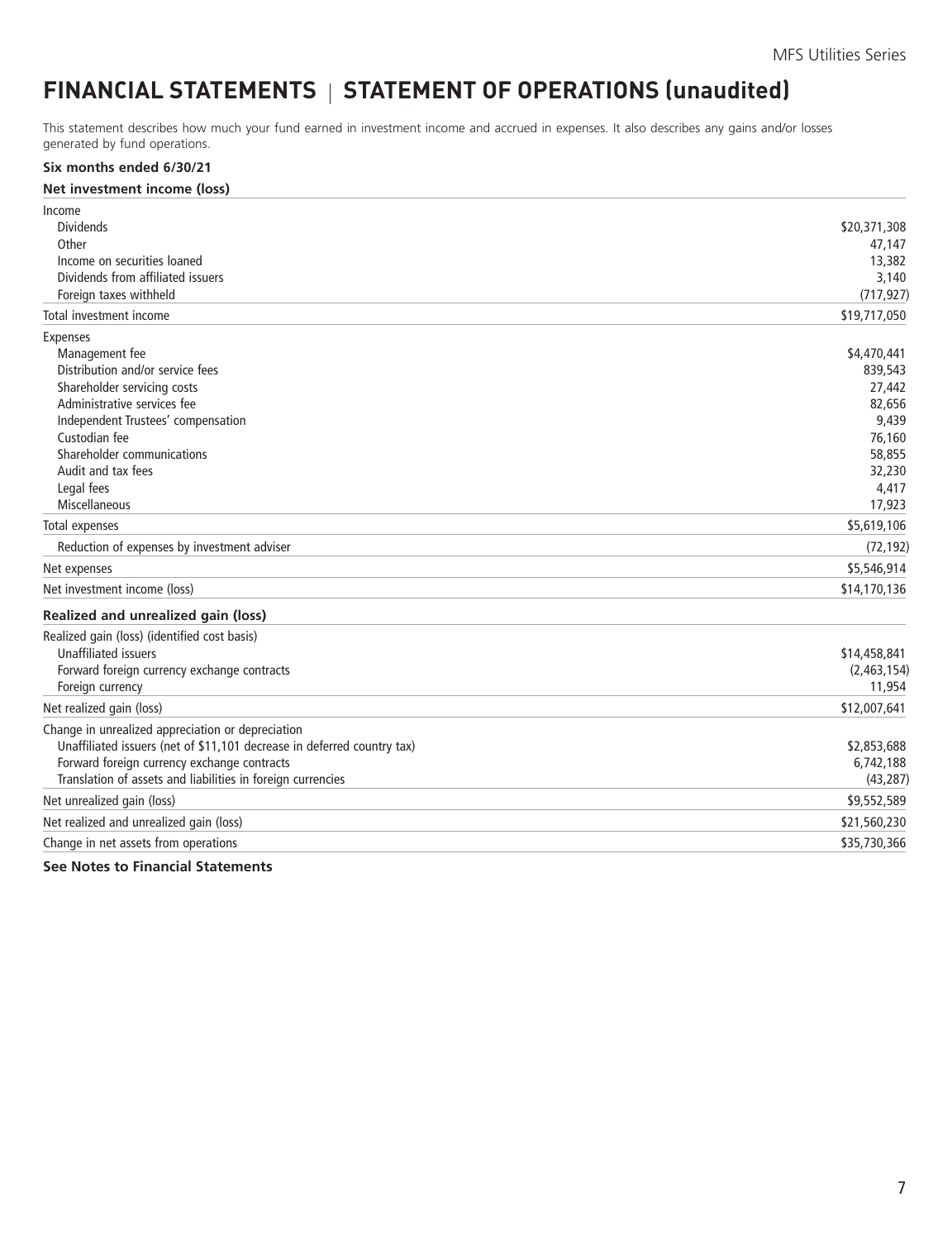# <span id="page-9-0"></span>**FINANCIAL STATEMENTS | STATEMENTS OF CHANGES IN NET ASSETS**

These statements describe the increases and/or decreases in net assets resulting from operations, any distributions, and any shareholder transactions.

|                                                   | Six months ended<br>6/30/21<br>(unaudited) | Year ended<br>12/31/20 |
|---------------------------------------------------|--------------------------------------------|------------------------|
| Change in net assets                              |                                            |                        |
| <b>From operations</b>                            |                                            |                        |
| Net investment income (loss)                      | \$14,170,136                               | \$28,889,068           |
| Net realized gain (loss)                          | 12,007,641                                 | 30,463,188             |
| Net unrealized gain (loss)                        | 9,552,589                                  | (549, 017)             |
| Change in net assets from operations              | \$35,730,366                               | \$58,803,239           |
| Total distributions to shareholders               | \$—                                        | \$(56, 937, 274)       |
| Change in net assets from fund share transactions | \$(40,686,181)                             | \$(75, 290, 012)       |
| Total change in net assets                        | \$(4,955,815)                              | \$(73, 424, 047)       |
| Net assets                                        |                                            |                        |
| At beginning of period                            | 1,216,869,345                              | 1,290,293,392          |
| At end of period                                  | \$1,211,913,530                            | \$1,216,869,345        |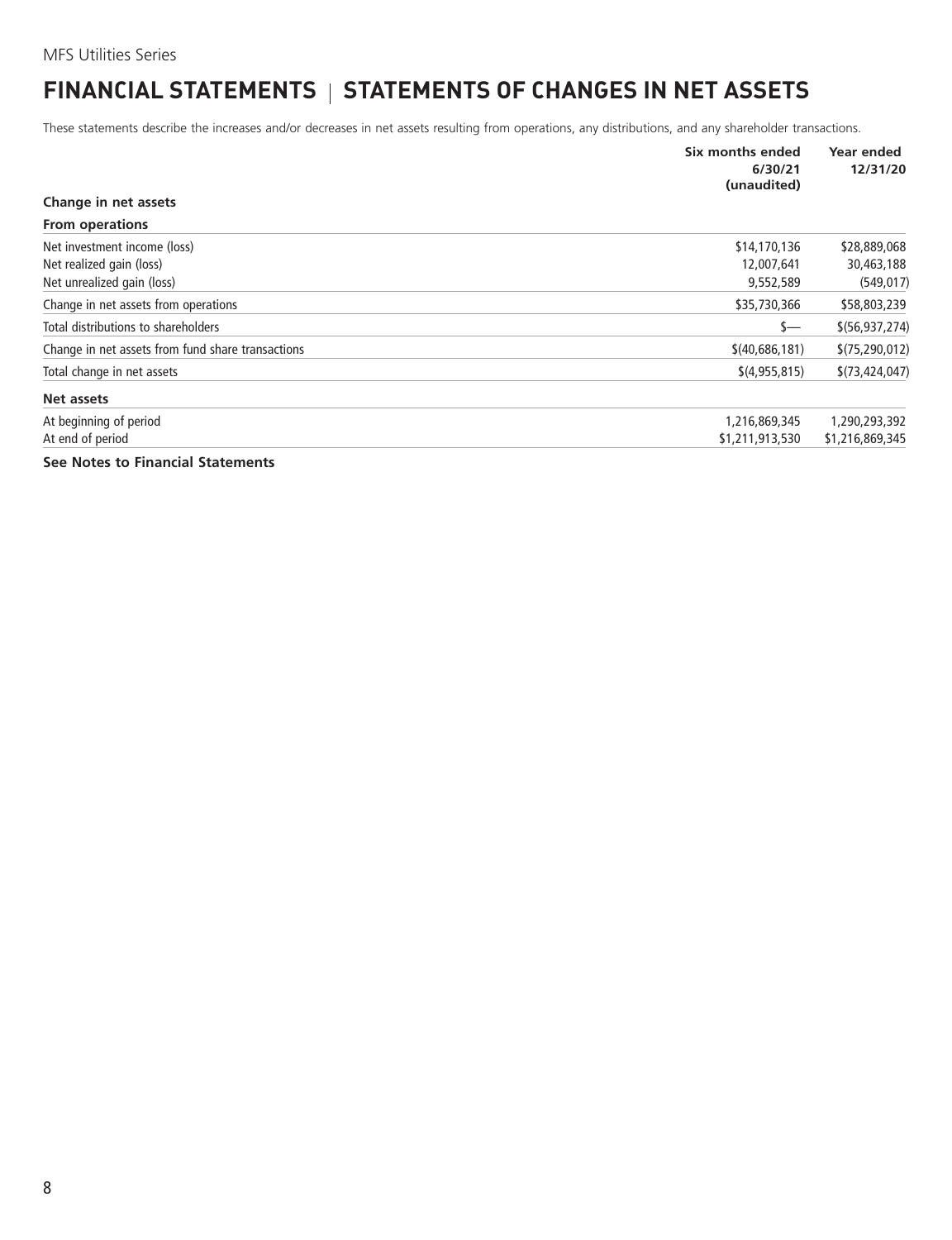# <span id="page-10-0"></span>**FINANCIAL STATEMENTS FINANCIAL HIGHLIGHTS**

The financial highlights table is intended to help you understand the fund's financial performance for the semiannual period and the past 5 fiscal years. Certain information reflects financial results for a single fund share. The total returns in the table represent the rate that an investor would have earned (or lost) on an investment in the fund share class (assuming reinvestment of all distributions) held for the entire period.

| <b>Initial Class</b>                                         | Six months<br>ended    |           |           | <b>Year ended</b> |           |           |
|--------------------------------------------------------------|------------------------|-----------|-----------|-------------------|-----------|-----------|
|                                                              | 6/30/21<br>(unaudited) | 12/31/20  | 12/31/19  | 12/31/18          | 12/31/17  | 12/31/16  |
| Net asset value, beginning of period                         | \$35.33                | \$35.18   | \$29.38   | \$29.50           | \$26.81   | \$25.56   |
| Income (loss) from investment operations                     |                        |           |           |                   |           |           |
| Net investment income (loss) (d)                             | \$0.44                 | \$0.87    | \$0.90    | \$0.89            | \$0.81    | \$1.06(c) |
| Net realized and unrealized gain (loss)                      | 0.63                   | 0.99      | 6.37      | (0.56)            | 3.17      | 1.91      |
| Total from investment operations                             | \$1.07                 | \$1.86    | \$7.27    | \$0.33            | \$3.98    | \$2.97    |
| Less distributions declared to shareholders                  |                        |           |           |                   |           |           |
| From net investment income                                   | s—                     | \$(0.84)  | \$(1.37)  | \$(0.33)          | \$(1.29)  | \$(1.08)  |
| From net realized gain                                       |                        | (0.87)    | (0.10)    | (0.12)            |           | (0.64)    |
| Total distributions declared to shareholders                 | s—                     | \$(1.71)  | \$(1.47)  | \$(0.45)          | \$(1.29)  | \$(1.72)  |
| Net asset value, end of period (x)                           | \$36.40                | \$35.33   | \$35.18   | \$29.38           | \$29.50   | \$26.81   |
| Total return $(\%) (k)(r)(s)(x)$                             | 3.03(n)                | 5.90      | 25.07     | 1.06              | 14.83     | 11.47(c)  |
| Ratios (%) (to average net assets)<br>and Supplemental data: |                        |           |           |                   |           |           |
| Expenses before expense reductions (f)                       | 0.79(a)                | 0.80      | 0.79      | 0.78              | 0.80      | 0.77(c)   |
| Expenses after expense reductions (f)                        | 0.78(a)                | 0.79      | 0.78      | 0.78              | 0.79      | 0.77(c)   |
| Net investment income (loss)                                 | 2.49(a)                | 2.63      | 2.69      | 2.98              | 2.78      | 3.89(c)   |
| Portfolio turnover                                           | 9(n)                   | 32        | 28        | 27                | 27        | 33        |
| Net assets at end of period (000 omitted)                    | \$538,206              | \$537,240 | \$556,301 | \$492,930         | \$561,744 | \$556,607 |
| .                                                            |                        |           |           |                   |           |           |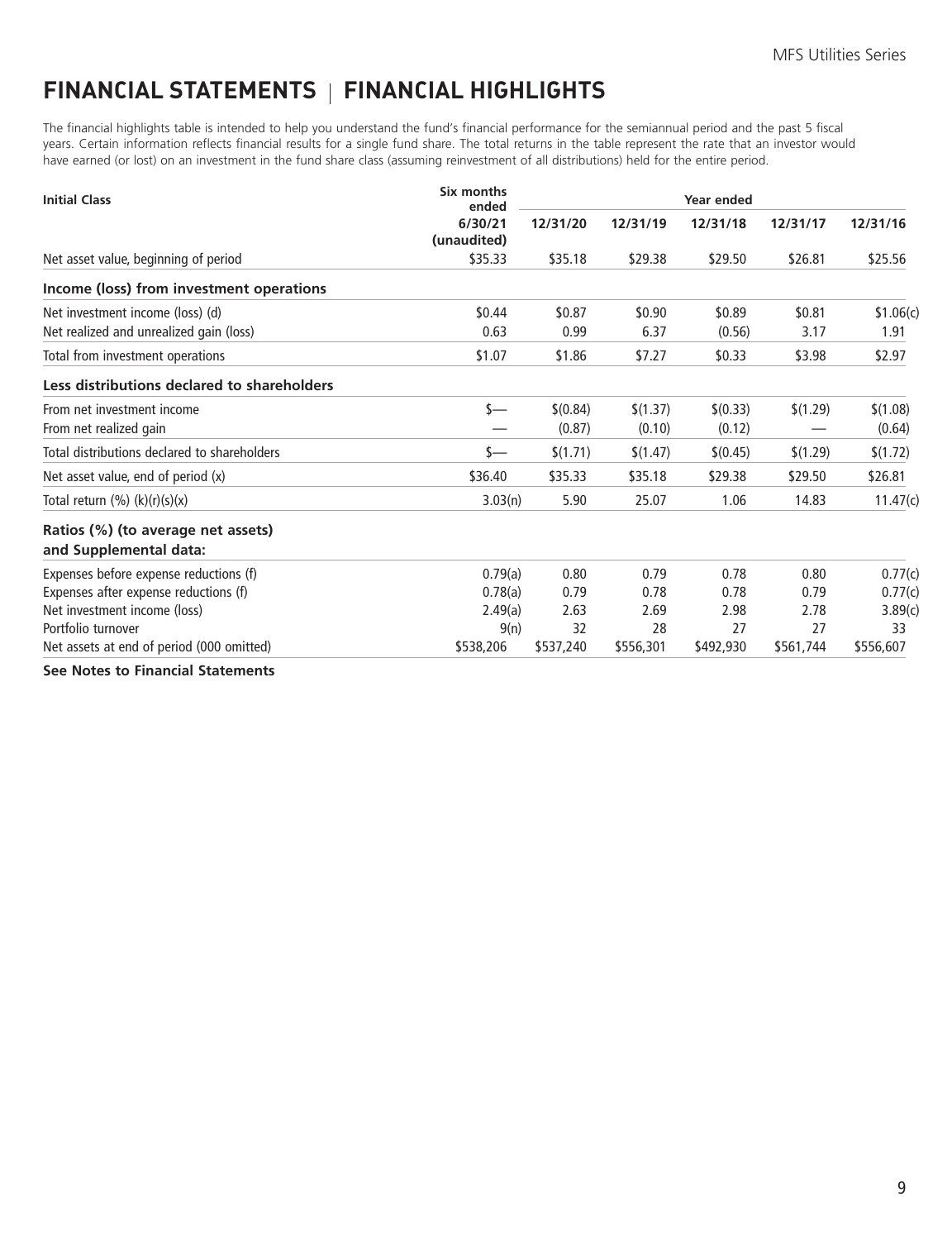#### *Financial Highlights - continued*

| <b>Service Class</b>                                         | Six months<br>ended    | Year ended |           |           |             |           |
|--------------------------------------------------------------|------------------------|------------|-----------|-----------|-------------|-----------|
|                                                              | 6/30/21<br>(unaudited) | 12/31/20   | 12/31/19  | 12/31/18  | 12/31/17    | 12/31/16  |
| Net asset value, beginning of period                         | \$34.69                | \$34.56    | \$28.86   | \$28.98   | \$26.37     | \$25.15   |
| Income (loss) from investment operations                     |                        |            |           |           |             |           |
| Net investment income (loss) (d)                             | \$0.39                 | \$0.77     | \$0.80    | \$0.81    | \$0.73      | \$0.97(c) |
| Net realized and unrealized gain (loss)                      | 0.62                   | 0.97       | 6.27      | (0.56)    | 3.09        | 1.90      |
| Total from investment operations                             | \$1.01                 | \$1.74     | \$7.07    | \$0.25    | \$3.82      | \$2.87    |
| Less distributions declared to shareholders                  |                        |            |           |           |             |           |
| From net investment income                                   | s—                     | \$(0.74)   | \$(1.27)  | \$(0.25)  | \$(1.21)    | \$(1.01)  |
| From net realized gain                                       |                        | (0.87)     | (0.10)    | (0.12)    |             | (0.64)    |
| Total distributions declared to shareholders                 | s—                     | \$(1.61)   | \$(1.37)  | \$(0.37)  | \$(1.21)    | \$(1.65)  |
| Net asset value, end of period (x)                           | \$35.70                | \$34.69    | \$34.56   | \$28.86   | \$28.98     | \$26.37   |
| Total return $(\%) (k)(r)(s)(x)$                             | 2.91(n)                | 5.62       | 24.80     | 0.81      | 14.49       | 11.24(c)  |
| Ratios (%) (to average net assets)<br>and Supplemental data: |                        |            |           |           |             |           |
| Expenses before expense reductions (f)                       | 1.04(a)                | 1.05       | 1.04      | 1.04      | 1.05        | 1.02(c)   |
| Expenses after expense reductions (f)                        | 1.03(a)                | 1.04       | 1.03      | 1.03      | 1.04        | 1.02(c)   |
| Net investment income (loss)                                 | 2.24(a)                | 2.38       | 2.44      | 2.76      | 2.53        | 3.64(c)   |
| Portfolio turnover                                           | 9(n)                   | 32         | 28        | 27        | 27          | 33        |
| Net assets at end of period (000 omitted)                    | \$673,708              | \$679,629  | \$733,992 | \$727,201 | \$1,021,211 | \$998,836 |

(a) Annualized.

(c) Amount reflects a one-time reimbursement of expenses by the custodian (or former custodian) without which net investment income and performance would be lower and expenses would be higher.

(d) Per share data is based on average shares outstanding.

(f) Ratios do not reflect reductions from fees paid indirectly, if applicable.

(k) The total return does not reflect expenses that apply to separate accounts. Inclusion of these charges would reduce the total return figures for all periods shown.

(n) Not annualized.

(r) Certain expenses have been reduced without which performance would have been lower.

(s) From time to time the fund may receive proceeds from litigation settlements, without which performance would be lower.

(x) The net asset values and total returns have been calculated on net assets which include adjustments made in accordance with U.S. generally accepted accounting principles required at period end for financial reporting purposes.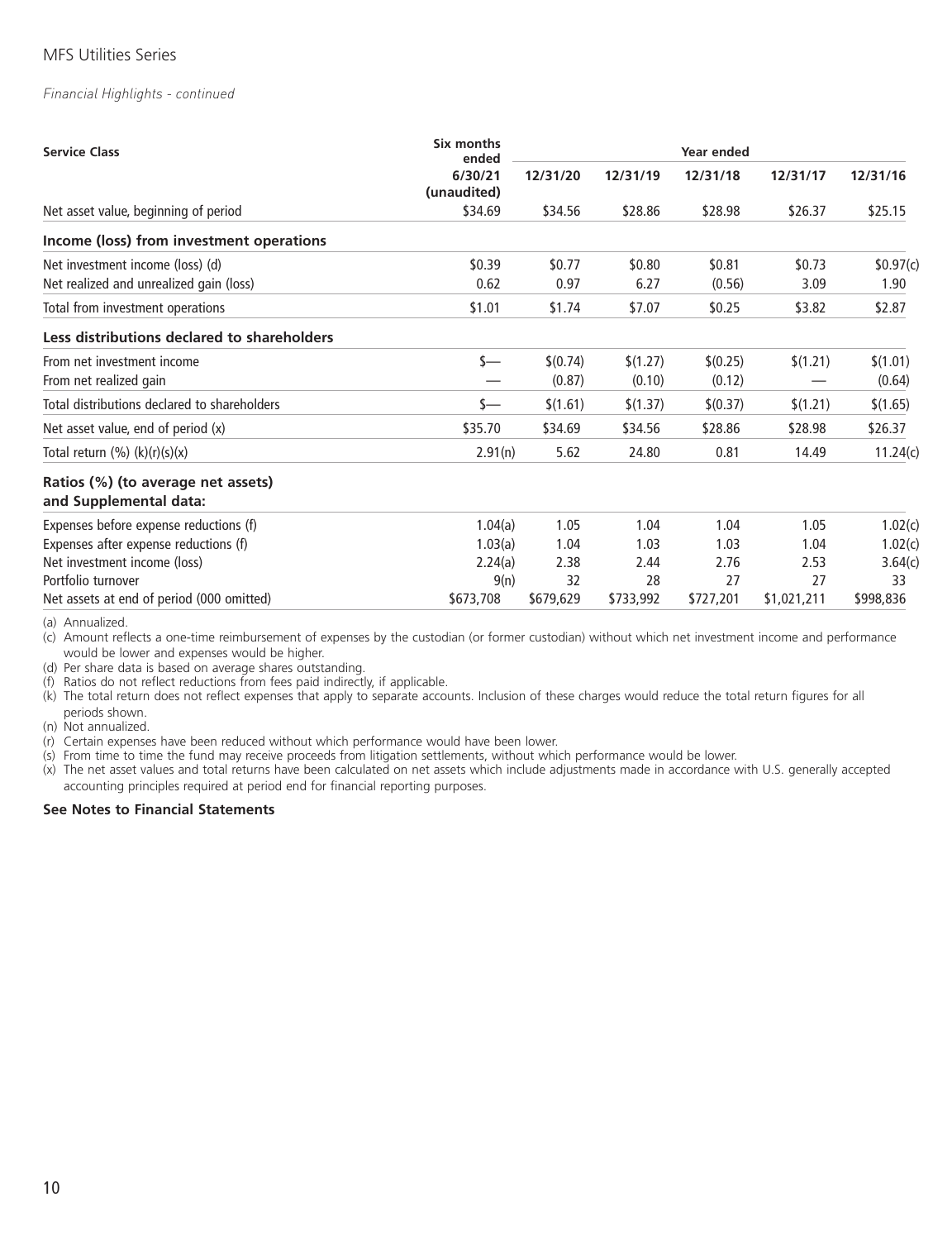# <span id="page-12-0"></span>**NOTES TO FINANCIAL STATEMENTS (unaudited)**

### **(1) Business and Organization**

MFS Utilities Series (the fund) is a diversified series of MFS Variable Insurance Trust (the trust). The trust is organized as a Massachusetts business trust and is registered under the Investment Company Act of 1940, as amended, as an open-end management investment company. The shareholders of each series of the trust are separate accounts of insurance companies, which offer variable annuity and/or life insurance products, and qualified retirement and pension plans.

The fund is an investment company and accordingly follows the investment company accounting and reporting guidance of the Financial Accounting Standards Board (FASB) Accounting Standards Codification Topic 946 Financial Services - Investment Companies.

### **(2) Significant Accounting Policies**

**General** — The preparation of financial statements in conformity with U.S. generally accepted accounting principles requires management to make estimates and assumptions that affect the reported amounts of assets and liabilities, and disclosure of contingent assets and liabilities at the date of the financial statements and the reported amounts of increases and decreases in net assets from operations during the reporting period. Actual results could differ from those estimates. In the preparation of these financial statements, management has evaluated subsequent events occurring after the date of the fund's Statement of Assets and Liabilities through the date that the financial statements were issued. The fund invests primarily in securities of issuers in the utility industry. Issuers in a single industry can react similarly to market, currency, political, economic, regulatory, geopolitical, environmental, public health, and other conditions. The value of stocks in the utilities sector can be very volatile due to supply and/or demand for services or fuel, financing costs, conservation efforts, the negative impact of regulation, and other factors. The fund invests in foreign securities. Investments in foreign securities are vulnerable to the effects of changes in the relative values of the local currency and the U.S. dollar and to the effects of changes in each country's market, economic, industrial, political, regulatory, geopolitical, environmental, public health, and other conditions.

Certain of the fund's investments, derivatives, debt and other contracts may be based on reference interest rates such as the London Interbank Offered Rate ("LIBOR"). In 2017, the regulatory authority that oversees financial services firms in the United Kingdom announced plans to transition away from LIBOR by the end of 2021. In March 2021, the administrator of LIBOR announced the extension of the publication of the more commonly used U.S. dollar LIBOR settings to the end of June 2023. Although the full impacts of the transition away from LIBOR are not fully known, the transition may result in, among other things, an increase in volatility or illiquidity of the markets for instruments that currently rely on LIBOR to determine interest rates and this could have an adverse impact on the fund's performance. With respect to the fund's accounting for investments, derivatives, debt and other contracts that undergo reference rate-related modifications as a result of the transition, management will rely upon the relief provided by FASB Codification Topic 848 – Reference Rate Reform (Topic 848). The guidance in Topic 848 permits the fund to disregard the GAAP accounting requirements around certain contract modifications resulting from the LIBOR transition such that for contracts considered in scope, the fund can account for those modified contracts as a continuation of the existing contracts.

**Balance Sheet Offsetting** — The fund's accounting policy with respect to balance sheet offsetting is that, absent an event of default by the counterparty or a termination of the agreement, the International Swaps and Derivatives Association (ISDA) Master Agreement, or similar agreement, does not result in an offset of reported amounts of financial assets and financial liabilities in the Statement of Assets and Liabilities across transactions between the fund and the applicable counterparty. The fund's right to setoff may be restricted or prohibited by the bankruptcy or insolvency laws of the particular jurisdiction to which a specific master netting agreement counterparty is subject. Balance sheet offsetting disclosures, to the extent applicable to the fund, have been included in the fund's Significant Accounting Policies note under the captions for each of the fund's in-scope financial instruments and transactions.

**Investment Valuations** — Equity securities, including restricted equity securities, are generally valued at the last sale or official closing price on their primary market or exchange as provided by a third-party pricing service. Equity securities, for which there were no sales reported that day, are generally valued at the last quoted daily bid quotation on their primary market or exchange as provided by a third-party pricing service. Short-term instruments with a maturity at issuance of 60 days or less may be valued at amortized cost, which approximates market value. Forward foreign currency exchange contracts are generally valued at the mean of bid and asked prices for the time period interpolated from rates provided by a third-party pricing service for proximate time periods. Open-end investment companies are generally valued at net asset value per share. Securities and other assets generally valued on the basis of information from a third-party pricing service may also be valued at a broker/dealer bid quotation. In determining values, third-party pricing services can utilize both transaction data and market information such as yield, quality, coupon rate, maturity, type of issue, trading characteristics, and other market data. The values of foreign securities and other assets and liabilities expressed in foreign currencies are converted to U.S. dollars using the mean of bid and asked prices for rates provided by a third-party pricing service.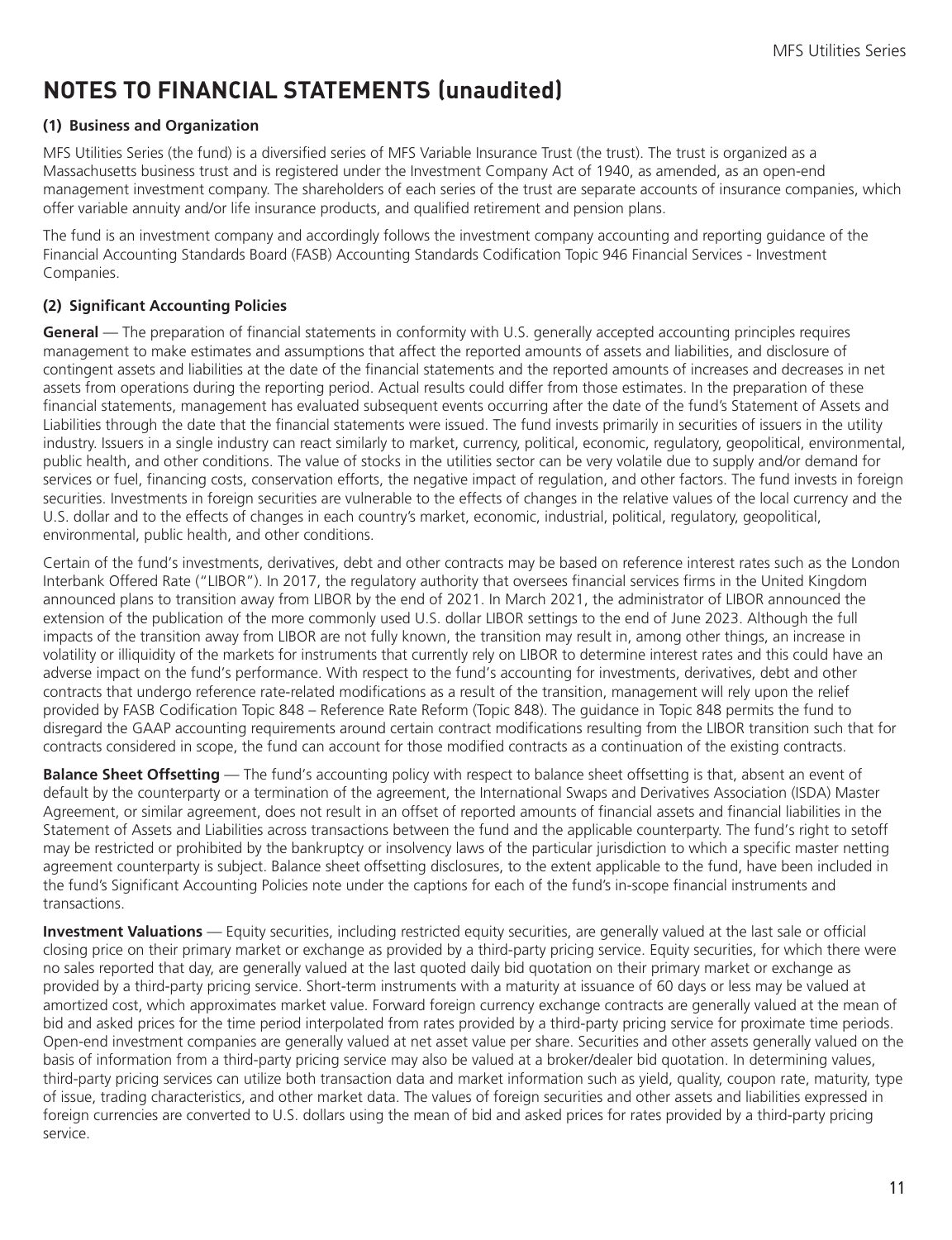#### *Notes to Financial Statements (unaudited) - continued*

The Board of Trustees has delegated primary responsibility for determining or causing to be determined the value of the fund's investments (including any fair valuation) to the adviser pursuant to valuation policies and procedures approved by the Board. If the adviser determines that reliable market quotations are not readily available, investments are valued at fair value as determined in good faith by the adviser in accordance with such procedures under the oversight of the Board of Trustees. Under the fund's valuation policies and procedures, market quotations are not considered to be readily available for most types of debt instruments and floating rate loans and many types of derivatives. These investments are generally valued at fair value based on information from third-party pricing services. In addition, investments may be valued at fair value if the adviser determines that an investment's value has been materially affected by events occurring after the close of the exchange or market on which the investment is principally traded (such as foreign exchange or market) and prior to the determination of the fund's net asset value, or after the halt of trading of a specific security where trading does not resume prior to the close of the exchange or market on which the security is principally traded. Events that occur after foreign markets close (such as developments in foreign markets and significant movements in the U.S. markets) and prior to the determination of the fund's net asset value may be deemed to have a material effect on the value of securities traded in foreign markets. Accordingly, the fund's foreign equity securities may often be valued at fair value. The adviser generally relies on third-party pricing services or other information (such as the correlation with price movements of similar securities in the same or other markets; the type, cost and investment characteristics of the security; the business and financial condition of the issuer; and trading and other market data) to assist in determining whether to fair value and at what value to fair value an investment. The value of an investment for purposes of calculating the fund's net asset value can differ depending on the source and method used to determine value. When fair valuation is used, the value of an investment used to determine the fund's net asset value may differ from quoted or published prices for the same investment. There can be no assurance that the fund could obtain the fair value assigned to an investment if it were to sell the investment at the same time at which the fund determines its net asset value per share.

Various inputs are used in determining the value of the fund's assets or liabilities. These inputs are categorized into three broad levels. In certain cases, the inputs used to measure fair value may fall into different levels of the fair value hierarchy. In such cases, an investment's level within the fair value hierarchy is based on the lowest level of input that is significant to the fair value measurement. The fund's assessment of the significance of a particular input to the fair value measurement in its entirety requires judgment, and considers factors specific to the investment. Level 1 includes unadjusted quoted prices in active markets for identical assets or liabilities. Level 2 includes other significant observable market-based inputs (including quoted prices for similar securities, interest rates, prepayment speed, and credit risk). Level 3 includes unobservable inputs, which may include the adviser's own assumptions in determining the fair value of investments. Other financial instruments are derivative instruments, such as forward foreign currency exchange contracts. The following is a summary of the levels used as of June 30, 2021 in valuing the fund's assets or liabilities:

| <b>Financial Instruments</b><br><b>Equity Securities</b><br><b>Mutual Funds</b> | Level 1<br>\$1,200,151,261<br>6,853,786 | Level <sub>2</sub><br>$s-$ | Level 3<br>$\sim$ | Total<br>\$1,200,151,261<br>6,853,786 |
|---------------------------------------------------------------------------------|-----------------------------------------|----------------------------|-------------------|---------------------------------------|
| Total                                                                           | \$1,207,005,047                         | s—                         |                   | \$1,207,005,047                       |
| <b>Other Financial Instruments</b><br>Forward Foreign Currency Exchange         |                                         |                            |                   |                                       |
| Contracts - Assets                                                              | s—                                      | \$2,694,103                | $\leftarrow$      | \$2,694,103                           |
| Forward Foreign Currency Exchange<br>Contracts - Liabilities                    |                                         | (704, 622)                 |                   | (704, 622)                            |

For further information regarding security characteristics, see the Portfolio of Investments.

**Foreign Currency Translation** — Purchases and sales of foreign investments, income, and expenses are converted into U.S. dollars based upon currency exchange rates prevailing on the respective dates of such transactions or on the reporting date for foreign denominated receivables and payables. Gains and losses attributable to foreign currency exchange rates on sales of securities are recorded for financial statement purposes as net realized gains and losses on investments. Gains and losses attributable to foreign exchange rate movements on receivables, payables, income and expenses are recorded for financial statement purposes as foreign currency transaction gains and losses. That portion of both realized and unrealized gains and losses on investments that results from fluctuations in foreign currency exchange rates is not separately disclosed.

**Derivatives** — The fund uses derivatives primarily to increase or decrease exposure to a particular market or segment of the market, or security, to increase or decrease interest rate or currency exposure, or as alternatives to direct investments. Derivatives are used for hedging or non-hedging purposes. While hedging can reduce or eliminate losses, it can also reduce or eliminate gains. When the fund uses derivatives as an investment to increase market exposure, or for hedging purposes, gains and losses from derivative instruments may be substantially greater than the derivative's original cost.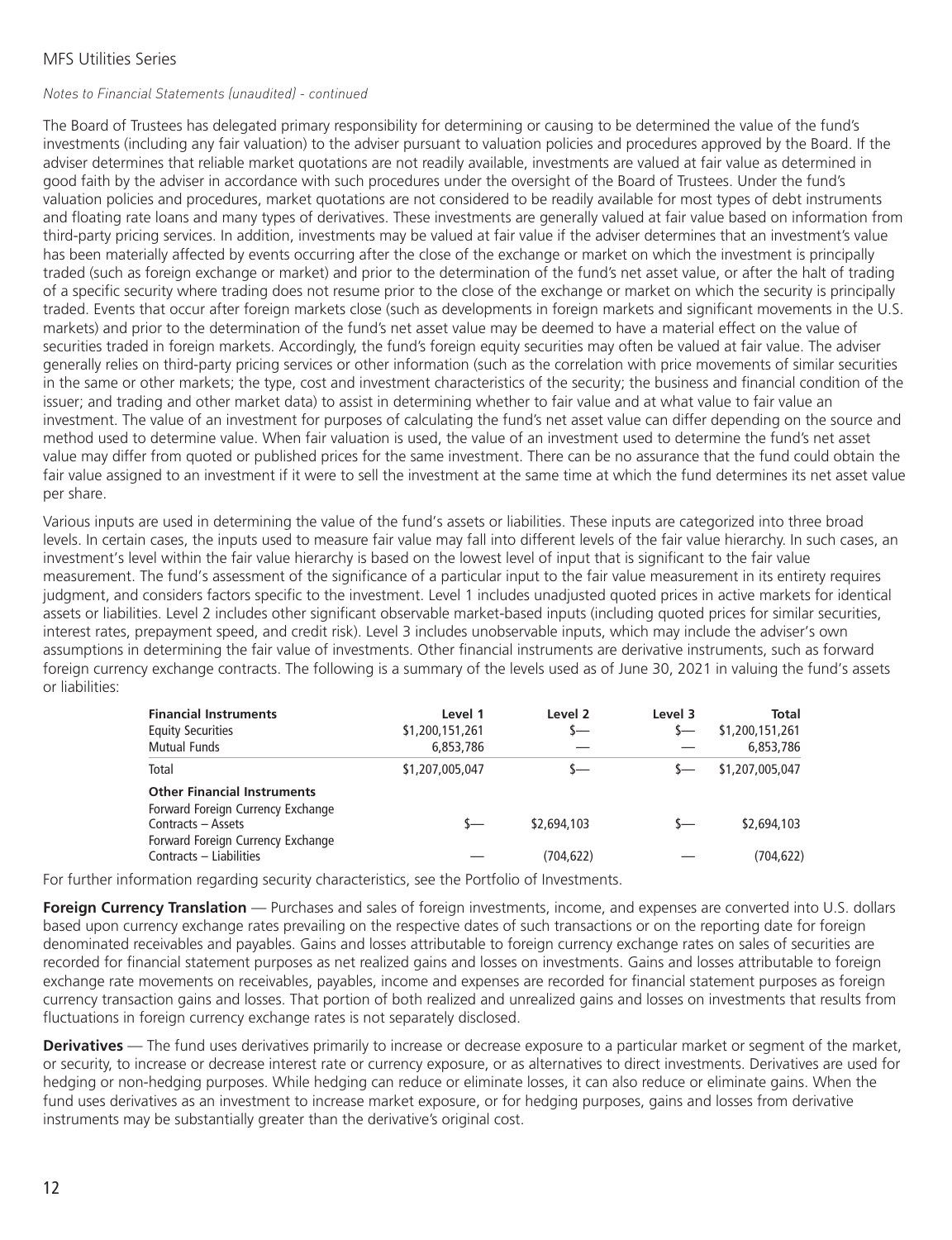#### *Notes to Financial Statements (unaudited) - continued*

The derivative instruments used by the fund during the period were forward foreign currency exchange contracts. Depending on the type of derivative, a fund may exit a derivative position by entering into an offsetting transaction with a counterparty or exchange, negotiating an agreement with the derivative counterparty, or novating the position to a third party. The fund's period end derivatives, as presented in the Portfolio of Investments and the associated Derivative Contract tables, generally are indicative of the volume of its derivative activity during the period.

The following table presents, by major type of derivative contract, the fair value, on a gross basis, of the asset and liability components of derivatives held by the fund at June 30, 2021 as reported in the Statement of Assets and Liabilities:

|                  |                                             | <b>Fair Value</b> |                                                |  |
|------------------|---------------------------------------------|-------------------|------------------------------------------------|--|
| Risk             | <b>Derivative Contracts</b>                 |                   | <b>Asset Derivatives</b> Liability Derivatives |  |
| Foreign Exchange | Forward Foreign Currency Exchange Contracts | \$2,694,103       | \$(704, 622)                                   |  |

The following table presents, by major type of derivative contract, the realized gain (loss) on derivatives held by the fund for the six months ended June 30, 2021 as reported in the Statement of Operations:

| <b>Risk</b>      | <b>Forward Foreign</b><br><b>Currency Exchange</b><br><b>Contracts</b> |
|------------------|------------------------------------------------------------------------|
| Foreign Exchange | \$(2,463,154)                                                          |

The following table presents, by major type of derivative contract, the change in unrealized appreciation or depreciation on derivatives held by the fund for the six months ended June 30, 2021 as reported in the Statement of Operations:

| <b>Risk</b>      | <b>Forward Foreign</b><br><b>Currency Exchange</b><br><b>Contracts</b> |
|------------------|------------------------------------------------------------------------|
| Foreign Exchange | \$6,742,188                                                            |

Derivative counterparty credit risk is managed through formal evaluation of the creditworthiness of all potential counterparties. On certain, but not all, uncleared derivatives, the fund attempts to reduce its exposure to counterparty credit risk whenever possible by entering into an ISDA Master Agreement on a bilateral basis. The ISDA Master Agreement gives each party to the agreement the right to terminate all transactions traded under such agreement if there is a specified deterioration in the credit quality of the other party. Upon an event of default or a termination of the ISDA Master Agreement, the non-defaulting party has the right to close out all transactions traded under such agreement and to net amounts owed under each agreement to one net amount payable by one party to the other. This right to close out and net payments across all transactions traded under the ISDA Master Agreement could result in a reduction of the fund's credit risk to such counterparty equal to any amounts payable by the fund under the applicable transactions, if any.

Collateral and margin requirements differ by type of derivative. For cleared derivatives (e.g., futures contracts, cleared swaps, and exchange-traded options), margin requirements are set by the clearing broker and the clearing house and collateral, in the form of cash or securities, is posted by the fund directly with the clearing broker. Collateral terms are counterparty agreement specific for uncleared derivatives (e.g., forward foreign currency exchange contracts, uncleared swap agreements, and uncleared options) and collateral, in the form of cash and securities, is held in segregated accounts with the fund's custodian in connection with these agreements. For derivatives traded under an ISDA Master Agreement, which contains a collateral support annex, the collateral requirements are netted across all transactions traded under such counterparty-specific agreement and an amount is posted from one party to the other to collateralize such obligations. Cash that has been segregated or delivered to cover the fund's collateral or margin obligations under derivative contracts, if any, will be reported separately in the Statement of Assets and Liabilities as restricted cash for uncleared derivatives and/or deposits with brokers for cleared derivatives. Securities pledged as collateral or margin for the same purpose, if any, are noted in the Portfolio of Investments. The fund may be required to make payments of interest on uncovered collateral or margin obligations with the broker. Any such payments are included in "Miscellaneous" expense in the Statement of Operations.

**Forward Foreign Currency Exchange Contracts** — The fund entered into forward foreign currency exchange contracts for the purchase or sale of a specific foreign currency at a fixed price on a future date. These contracts may be used to hedge the fund's currency risk or for non-hedging purposes. For hedging purposes, the fund may enter into contracts to deliver or receive foreign currency that the fund will receive from or use in its normal investment activities. The fund may also use contracts to hedge against declines in the value of foreign currency denominated securities due to unfavorable exchange rate movements. For non-hedging purposes, the fund may enter into contracts with the intent of changing the relative exposure of the fund's portfolio of securities to different currencies to take advantage of anticipated exchange rate changes.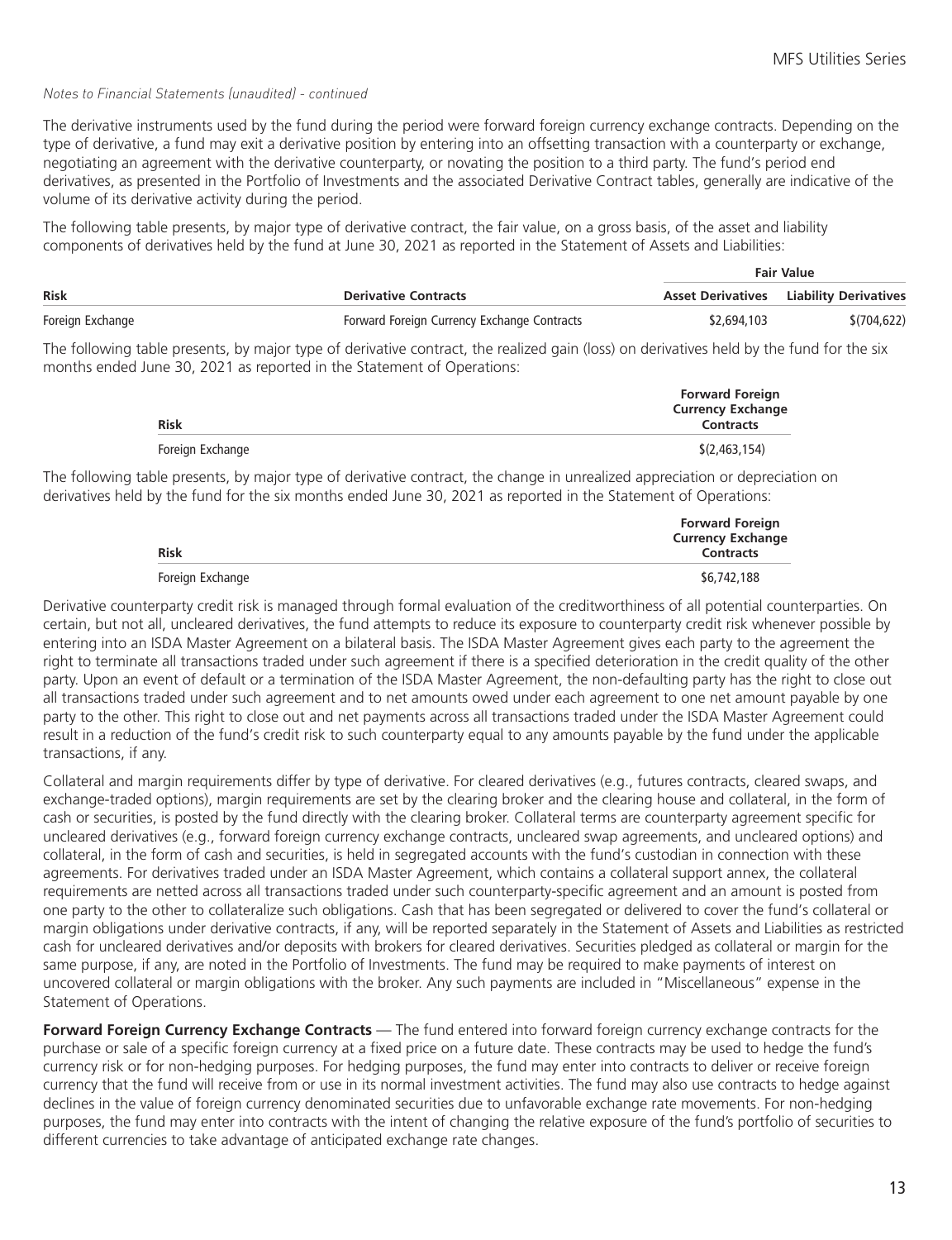### *Notes to Financial Statements (unaudited) - continued*

Forward foreign currency exchange contracts are adjusted by the daily exchange rate of the underlying currency and any unrealized gains or losses are recorded as a receivable or payable for forward foreign currency exchange contracts until the contract settlement date. On contract settlement date, any gain or loss on the contract is recorded as realized gains or losses on forward foreign currency exchange contracts.

Risks may arise upon entering into these contracts from unanticipated movements in the value of the contract and from the potential inability of counterparties to meet the terms of their contracts. Generally, the fund's maximum risk due to counterparty credit risk is the unrealized gain on the contract due to the use of Continuous Linked Settlement, a multicurrency cash settlement system for the centralized settlement of foreign transactions. This risk is mitigated in cases where there is an ISDA Master Agreement between the fund and the counterparty providing for netting as described above and, where applicable, by the posting of collateral by the counterparty to the fund to cover the fund's exposure to the counterparty under such ISDA Master Agreement.

**Security Loans** — Under its Securities Lending Agency Agreement with the fund, State Street Bank and Trust Company, as lending agent, loans the securities of the fund to certain qualified institutions (the "Borrowers") approved by the fund. Security loans can be terminated at the discretion of either the lending agent or the fund and the related securities must be returned within the earlier of the standard trade settlement period for such securities or within three business days. The loans are collateralized by cash and/or U.S. Treasury and federal agency obligations in an amount typically at least equal to the market value of the securities loaned. On loans collateralized by cash, the cash collateral is invested in a money market fund. The market value of the loaned securities is determined at the close of business of the fund and any additional required collateral is delivered to the fund on the next business day. The lending agent provides the fund with indemnification against Borrower default. In the event of Borrower default, the lending agent will, for the benefit of the fund, either purchase securities identical to those loaned or, when such purchase is commercially impracticable, pay the fund the market value of the loaned securities. In return, the lending agent assumes the fund's rights to the related collateral. If the collateral value is less than the cost to purchase identical securities, the lending agent is responsible for the shortfall, but only to the extent that such shortfall is not due to a decline in collateral value resulting from collateral reinvestment for which the fund bears the risk of loss. A portion of the income generated upon investment of the collateral is remitted to the Borrowers, and the remainder is allocated between the fund and the lending agent. On loans collateralized by U.S. Treasury and/or federal agency obligations, a fee is received from the Borrower, and is allocated between the fund and the lending agent. Income from securities lending is separately reported in the Statement of Operations. The dividend and interest income earned on the securities loaned is accounted for in the same manner as other dividend and interest income. At June 30, 2021, there were no securities on loan or collateral outstanding.

**Indemnifications** — Under the fund's organizational documents, its officers and Trustees may be indemnified against certain liabilities and expenses arising out of the performance of their duties to the fund. Additionally, in the normal course of business, the fund enters into agreements with service providers that may contain indemnification clauses. The fund's maximum exposure under these agreements is unknown as this would involve future claims that may be made against the fund that have not yet occurred.

**Investment Transactions and Income** — Investment transactions are recorded on the trade date. Interest income is recorded on the accrual basis. Dividends received in cash are recorded on the ex-dividend date. Certain dividends from foreign securities will be recorded when the fund is informed of the dividend if such information is obtained subsequent to the ex-dividend date. Dividend payments received in additional securities are recorded on the ex-dividend date in an amount equal to the value of the security on such date.

The fund may receive proceeds from litigation settlements. Any proceeds received from litigation involving portfolio holdings are reflected in the Statement of Operations in realized gain/loss if the security has been disposed of by the fund or in unrealized gain/loss if the security is still held by the fund. Any other proceeds from litigation not related to portfolio holdings are reflected as other income in the Statement of Operations.

**Tax Matters and Distributions** — The fund intends to qualify as a regulated investment company, as defined under Subchapter M of the Internal Revenue Code, and to distribute all of its taxable income, including realized capital gains. As a result, no provision for federal income tax is required. The fund's federal tax returns, when filed, will remain subject to examination by the Internal Revenue Service for a three year period. Management has analyzed the fund's tax positions taken on federal and state tax returns for all open tax years and does not believe that there are any uncertain tax positions that require recognition of a tax liability. Foreign taxes, if any, have been accrued by the fund in the accompanying financial statements in accordance with the applicable foreign tax law. Foreign income taxes may be withheld by certain countries in which the fund invests. Additionally, capital gains realized by the fund on securities issued in or by certain foreign countries may be subject to capital gains tax imposed by those countries.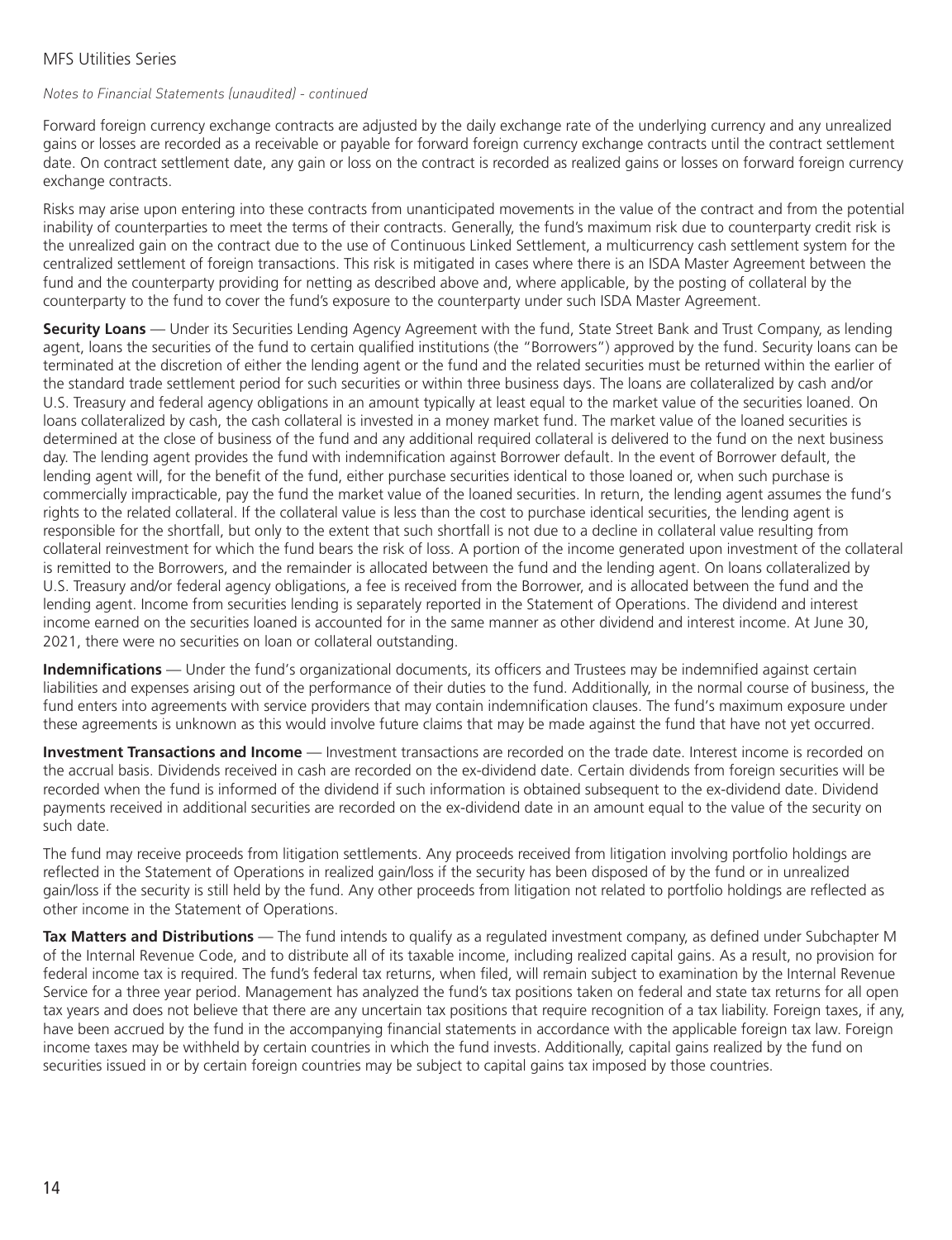#### *Notes to Financial Statements (unaudited) - continued*

Distributions to shareholders are recorded on the ex-dividend date. Income and capital gain distributions are determined in accordance with income tax regulations, which may differ from U.S. generally accepted accounting principles. Certain capital accounts in the financial statements are periodically adjusted for permanent differences in order to reflect their tax character. These adjustments have no impact on net assets or net asset value per share. Temporary differences which arise from recognizing certain items of income, expense, gain or loss in different periods for financial statement and tax purposes will reverse at some time in the future.

Book/tax differences primarily relate to wash sale loss deferrals, derivative transactions, partnership adjustments, and certain preferred stock treated as debt for tax purposes.

The tax character of distributions declared to shareholders for the last fiscal year is as follows:

|                                                          | <b>Year ended</b><br>12/31/20 |
|----------------------------------------------------------|-------------------------------|
| Ordinary income (including any short-term capital gains) | \$35,969,261                  |
| Long-term capital gains                                  | 20,968,013                    |
| Total distributions                                      | \$56,937,274                  |

The federal tax cost and the tax basis components of distributable earnings were as follows:

| As of 6/30/21                              |                |
|--------------------------------------------|----------------|
| Cost of investments                        | \$865,673,674  |
| Gross appreciation                         | 350,476,005    |
| Gross depreciation                         | (9, 144, 632)  |
| Net unrealized appreciation (depreciation) | \$341,331,373  |
| As of 12/31/20                             |                |
| Undistributed ordinary income              | 21,343,618     |
| Undistributed long-term capital gain       | 35,823,036     |
| Other temporary differences                | (22, 309, 943) |
| Net unrealized appreciation (depreciation) | 339,572,302    |

The aggregate cost above includes prior fiscal year end tax adjustments, if applicable.

**Multiple Classes of Shares of Beneficial Interest** — The fund offers multiple classes of shares, which differ in their respective distribution and/or service fees. The fund's income, realized and unrealized gain (loss), and common expenses are allocated to shareholders based on the daily net assets of each class. Dividends are declared separately for each class. Differences in per share dividend rates are generally due to differences in separate class expenses. The fund's distributions declared to shareholders as reported in the Statements of Changes in Net Assets are presented by class as follows:

|                      | Six months<br>ended<br>6/30/21  | Year<br>ended<br>12/31/20 |  |
|----------------------|---------------------------------|---------------------------|--|
| <b>Initial Class</b> | $S-$                            | \$25,547,426              |  |
| Service Class        | $\hspace{0.1mm}-\hspace{0.1mm}$ | 31,389,848                |  |
| Total                |                                 | \$56,937,274              |  |

#### **(3) Transactions with Affiliates**

**Investment Adviser** — The fund has an investment advisory agreement with MFS to provide overall investment management and related administrative services and facilities to the fund. The management fee is computed daily and paid monthly at the following annual rates based on the fund's average daily net assets:

| Up to \$1 billion                              | 0.75% |
|------------------------------------------------|-------|
| In excess of \$1 billion and up to \$3 billion | 0.70% |
| In excess of \$3 billion                       | 0.65% |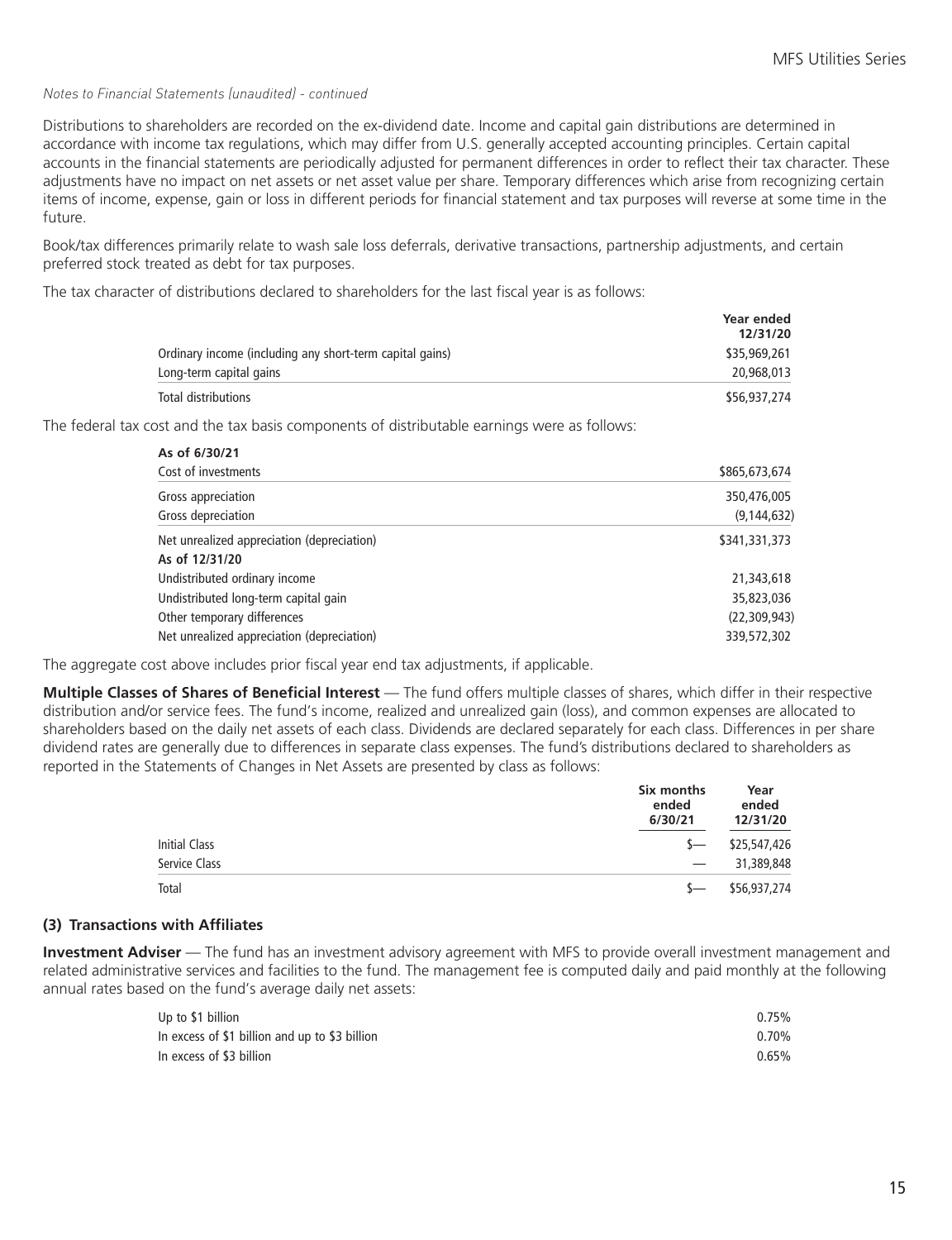### *Notes to Financial Statements (unaudited) - continued*

MFS has agreed in writing to reduce its management fee by a specified amount if certain MFS mutual fund assets exceed thresholds agreed to by MFS and the fund's Board of Trustees. For the six months ended June 30, 2021, this management fee reduction amounted to \$72,192, which is included in the reduction of total expenses in the Statement of Operations. The management fee incurred for the six months ended June 30, 2021 was equivalent to an annual effective rate of 0.73% of the fund's average daily net assets.

**Distributor** — MFS Fund Distributors, Inc. (MFD), a wholly-owned subsidiary of MFS, is the distributor of shares of the fund. The Trustees have adopted a distribution plan for the Service Class shares pursuant to Rule 12b-1 under the Investment Company Act of 1940.

The fund's distribution plan provides that the fund will pay MFD distribution and/or service fees equal to 0.25% per annum of its average daily net assets attributable to Service Class shares as partial consideration for services performed and expenses incurred by MFD and financial intermediaries (including participating insurance companies that invest in the fund to fund variable annuity and variable life insurance contracts, sponsors of qualified retirement and pension plans that invest in the fund, and affiliates of these participating insurance companies and plan sponsors) in connection with the sale and distribution of the Service Class shares. MFD may subsequently pay all, or a portion, of the distribution and/or service fees to financial intermediaries.

**Shareholder Servicing Agent** — MFS Service Center, Inc. (MFSC), a wholly-owned subsidiary of MFS, receives a fee from the fund for its services as shareholder servicing agent. For the six months ended June 30, 2021, the fee was \$25,988, which equated to 0.0043% annually of the fund's average daily net assets. MFSC also receives reimbursement from the fund for out-of-pocket expenses paid by MFSC on behalf of the fund. For the six months ended June 30, 2021, these costs amounted to \$1,454.

**Administrator** — MFS provides certain financial, legal, shareholder communications, compliance, and other administrative services to the fund. Under an administrative services agreement, the fund reimburses MFS the costs incurred to provide these services. The fund is charged an annual fixed amount of \$17,500 plus a fee based on average daily net assets. The administrative services fee incurred for the six months ended June 30, 2021 was equivalent to an annual effective rate of 0.0137% of the fund's average daily net assets.

**Trustees' and Officers' Compensation** — The fund pays compensation to independent Trustees in the form of a retainer, attendance fees, and additional compensation to Board and Committee chairpersons. The fund does not pay compensation directly to Trustees or officers of the fund who are also officers of the investment adviser, all of whom receive remuneration from MFS for their services to the fund. Certain officers and Trustees of the fund are officers or directors of MFS, MFD, and MFSC.

**Other** — The fund invests in the MFS Institutional Money Market Portfolio which is managed by MFS and seeks current income consistent with preservation of capital and liquidity. This money market fund does not pay a management fee to MFS but does incur investment and operating costs.

The fund is permitted to engage in purchase and sale transactions with funds and accounts for which MFS serves as investment adviser or sub-adviser ("cross-trades") pursuant to a policy adopted by the Board of Trustees. This policy has been designed to ensure that cross-trades conducted by the fund comply with Rule 17a-7 under the Investment Company Act of 1940. During the six months ended June 30, 2021, the fund engaged in sale transactions pursuant to this policy, which amounted to \$1,219,147, respectively. The sales transactions resulted in net realized gains (losses) of \$185,143.

The adviser has voluntarily undertaken to reimburse the fund from its own resources on a quarterly basis for the cost of investment research embedded in the cost of the fund's securities trades. This agreement may be rescinded at any time. For the six months ended June 30, 2021, this reimbursement amounted to \$46,990, which is included in "Other" income in the Statement of Operations.

### **(4) Portfolio Securities**

For the six months ended June 30, 2021, purchases and sales of investments, other than short-term obligations, aggregated \$102,876,177 and \$133,813,032, respectively.

### **(5) Shares of Beneficial Interest**

The fund's Declaration of Trust permits the Trustees to issue an unlimited number of full and fractional shares of beneficial interest. Transactions in fund shares were as follows: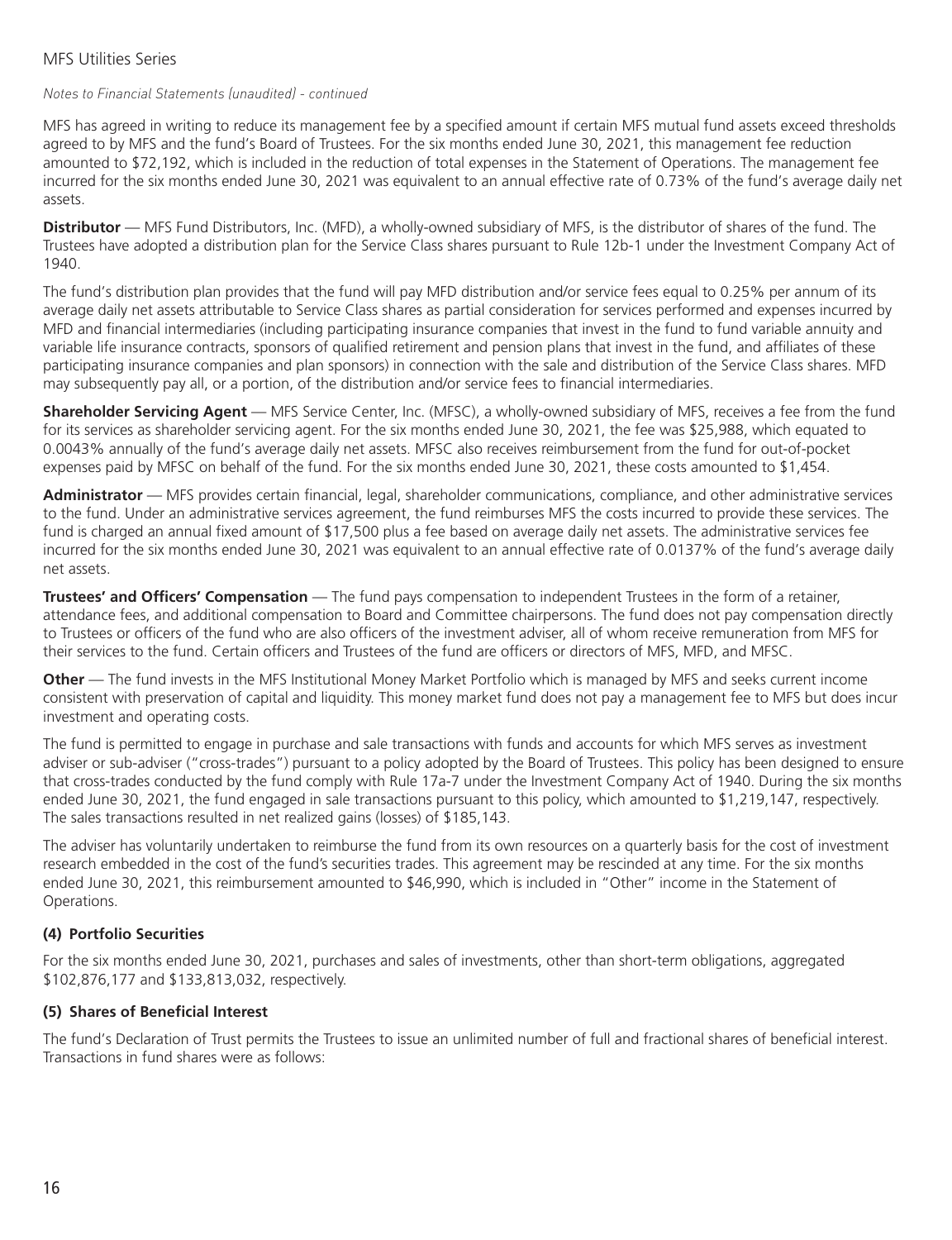#### *Notes to Financial Statements (unaudited) - continued*

|                                                                   |               | Six months ended<br>6/30/21  |               | Year ended<br>12/31/20 |
|-------------------------------------------------------------------|---------------|------------------------------|---------------|------------------------|
|                                                                   | <b>Shares</b> | <b>Amount</b>                | <b>Shares</b> | Amount                 |
| Shares sold                                                       |               |                              |               |                        |
| <b>Initial Class</b>                                              | 344,927       | \$12,297,484                 | 693,191       | \$22,914,614           |
| Service Class                                                     | 731,526       | 25,779,753                   | 1,582,964     | 49,564,692             |
|                                                                   | 1,076,453     | \$38,077,237                 | 2,276,155     | \$72,479,306           |
| Shares issued to shareholders<br>in reinvestment of distributions |               |                              |               |                        |
| Initial Class                                                     |               | $s-$                         | 813,353       | \$25,547,426           |
| Service Class                                                     |               |                              | 1,016,840     | 31,389,848             |
|                                                                   |               | $s-$                         | 1,830,193     | \$56,937,274           |
| Shares reacquired                                                 |               |                              |               |                        |
| Initial Class                                                     | (768, 663)    | \$(27,604,790)               | (2, 109, 750) | \$(69, 285, 092)       |
| Service Class                                                     | (1,453,930)   | (51, 158, 628)               | (4,245,334)   | (135, 421, 500)        |
|                                                                   |               | $(2,222,593)$ $(78,763,418)$ | (6,355,084)   | \$(204, 706, 592)      |
| Net change                                                        |               |                              |               |                        |
| Initial Class                                                     | (423, 736)    | \$(15,307,306)               | (603, 206)    | \$(20, 823, 052)       |
| Service Class                                                     | (722, 404)    | (25, 378, 875)               | (1,645,530)   | (54, 466, 960)         |
|                                                                   | (1, 146, 140) | \$(40, 686, 181)             | (2, 248, 736) | \$(75, 290, 012)       |

### **(6) Line of Credit**

The fund and certain other funds managed by MFS participate in a \$1.25 billion unsecured committed line of credit of which \$1 billion is reserved for use by the fund and certain other MFS U.S. funds. The line of credit is provided by a syndicate of banks under a credit agreement. Borrowings may be made for temporary financing needs. Interest is charged to each fund, based on its borrowings, generally at a rate equal to the highest of one month LIBOR, the Federal Funds Effective Rate and the Overnight Bank Funding Rate, plus an agreed upon spread. A commitment fee, based on the average daily, unused portion of the committed line of credit, is allocated among the participating funds. In addition, the fund and other funds managed by MFS have established unsecured uncommitted borrowing arrangements with certain banks for temporary financing needs. Interest is charged to each fund, based on its borrowings, at rates equal to customary reference rates plus an agreed upon spread. For the six months ended June 30, 2021, the fund's commitment fee and interest expense were \$2,457 and \$0, respectively, and are included in "Miscellaneous" expense in the Statement of Operations.

### **(7) Investments in Affiliated Issuers**

An affiliated issuer may be considered one in which the fund owns 5% or more of the outstanding voting securities, or a company which is under common control. For the purposes of this report, the following were affiliated issuers:

| <b>Affiliated Issuers</b>                          | <b>Beginning</b><br>Value | <b>Purchases</b> | <b>Sales</b><br><b>Proceeds</b> | <b>Realized</b><br>Gain<br>(Loss) | Change in<br><b>Unrealized</b><br>Appreciation<br>or<br><b>Depreciation</b> | <b>Ending</b><br>Value                      |
|----------------------------------------------------|---------------------------|------------------|---------------------------------|-----------------------------------|-----------------------------------------------------------------------------|---------------------------------------------|
| <b>MFS Institutional Money Market</b><br>Portfolio | \$4,847,086               | \$72,684,686     | \$70,677,986                    | s—                                | s—                                                                          | \$6,853,786                                 |
| <b>Affiliated Issuers</b>                          |                           |                  |                                 |                                   | <b>Dividend</b><br>Income                                                   | <b>Capital Gain</b><br><b>Distributions</b> |
| MFS Institutional Money Market Portfolio           |                           |                  |                                 |                                   | \$3,140                                                                     | s—                                          |

### **(8) Impacts of COVID-19**

The pandemic related to the global spread of novel coronavirus disease (COVID-19), which was first detected in December 2019, has resulted in significant disruptions to global business activity and the global economy, as well as the economies of individual countries, the financial performance of individual companies and sectors, and the securities and commodities markets in general. Multiple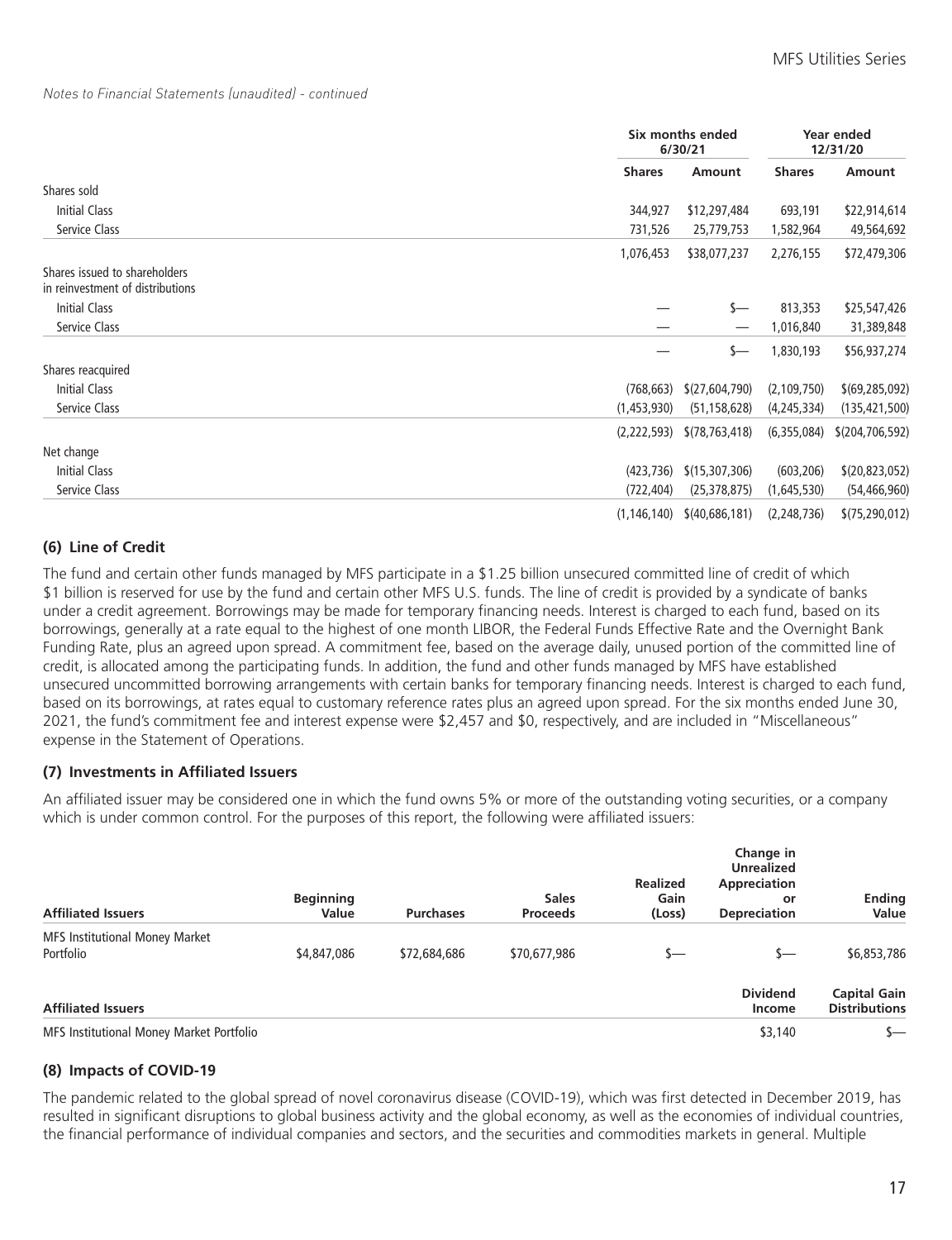### *Notes to Financial Statements (unaudited) - continued*

surges in cases globally, the availability and widespread adoption of vaccines, and the emergence of variant strains of the virus continue to create uncertainty as to the future and long-term impacts resulting from the pandemic including impacts to the prices and liquidity of the fund's investments and the fund's performance.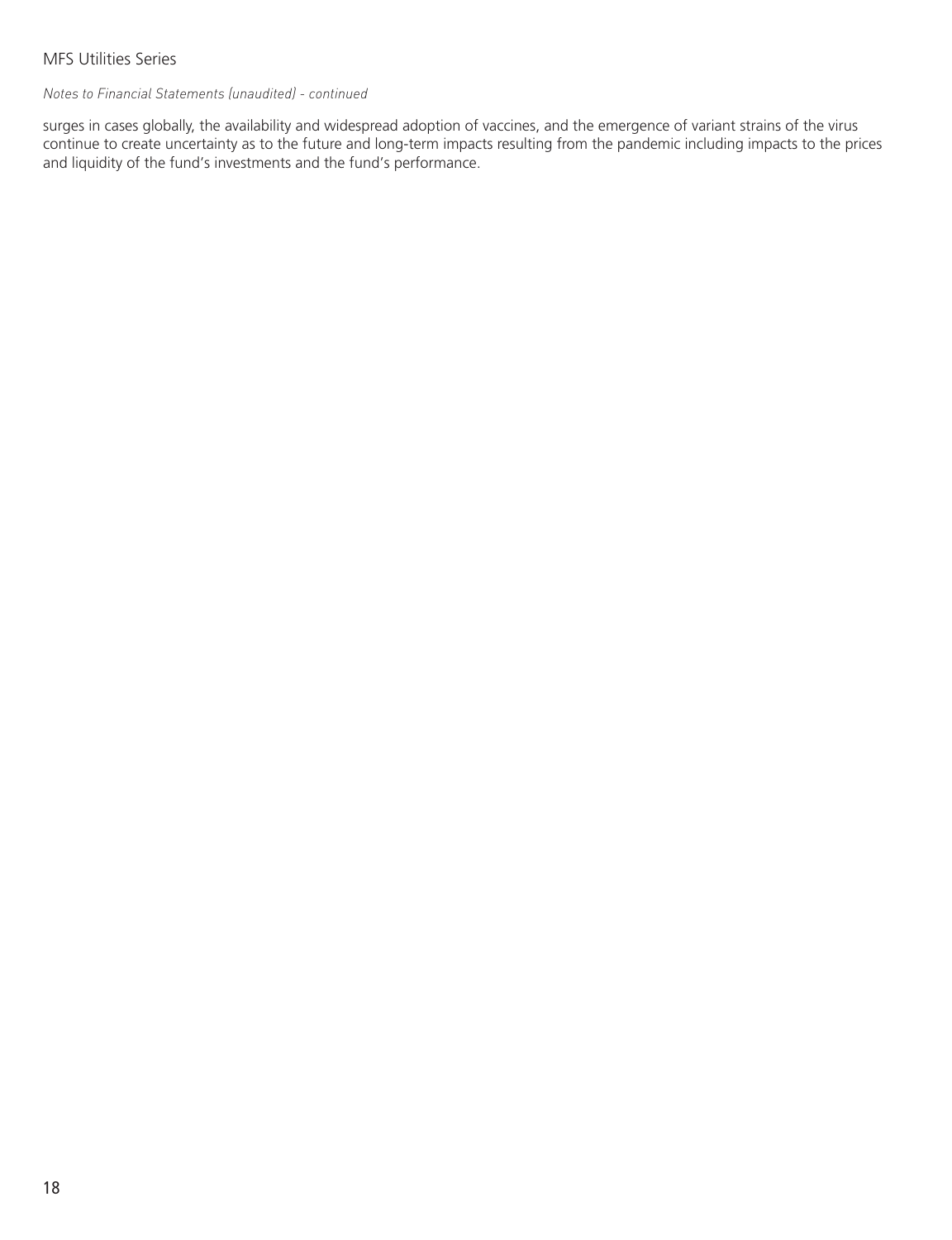# <span id="page-20-0"></span>**STATEMENT REGARDING LIQUIDITY RISK MANAGEMENT PROGRAM**

The fund has adopted and implemented a liquidity risk management program (the "Program") as required by Rule 22e-4 under the Investment Company Act of 1940, as amended. The fund's Board of Trustees (the "Board") has designated MFS as the administrator of the Program. The Program is reasonably designed to assess and manage the liquidity risk of the fund. Liquidity risk is the risk that the fund could not meet requests to redeem shares issued by the fund without significant dilution of remaining investors' interests.

MFS provided a written report to the Board for consideration at its April 2021 meeting that addressed the operation of the Program and provided an assessment of the adequacy and effectiveness of the Program during the period from January 1, 2020 to December 31, 2020 (the "Covered Period"). The report concluded that during the Covered Period the Program had operated effectively and had adequately and effectively been implemented to assess and manage the fund's liquidity risk. MFS also reported that there were no liquidity events that impacted the fund or its ability to timely meet redemptions without dilution to existing shareholders during the Covered Period.

There can be no assurance that the Program will achieve its objectives in the future. Further information on liquidity risk, and other principal risks to which an investment in the fund may be subject, can be found in the prospectus.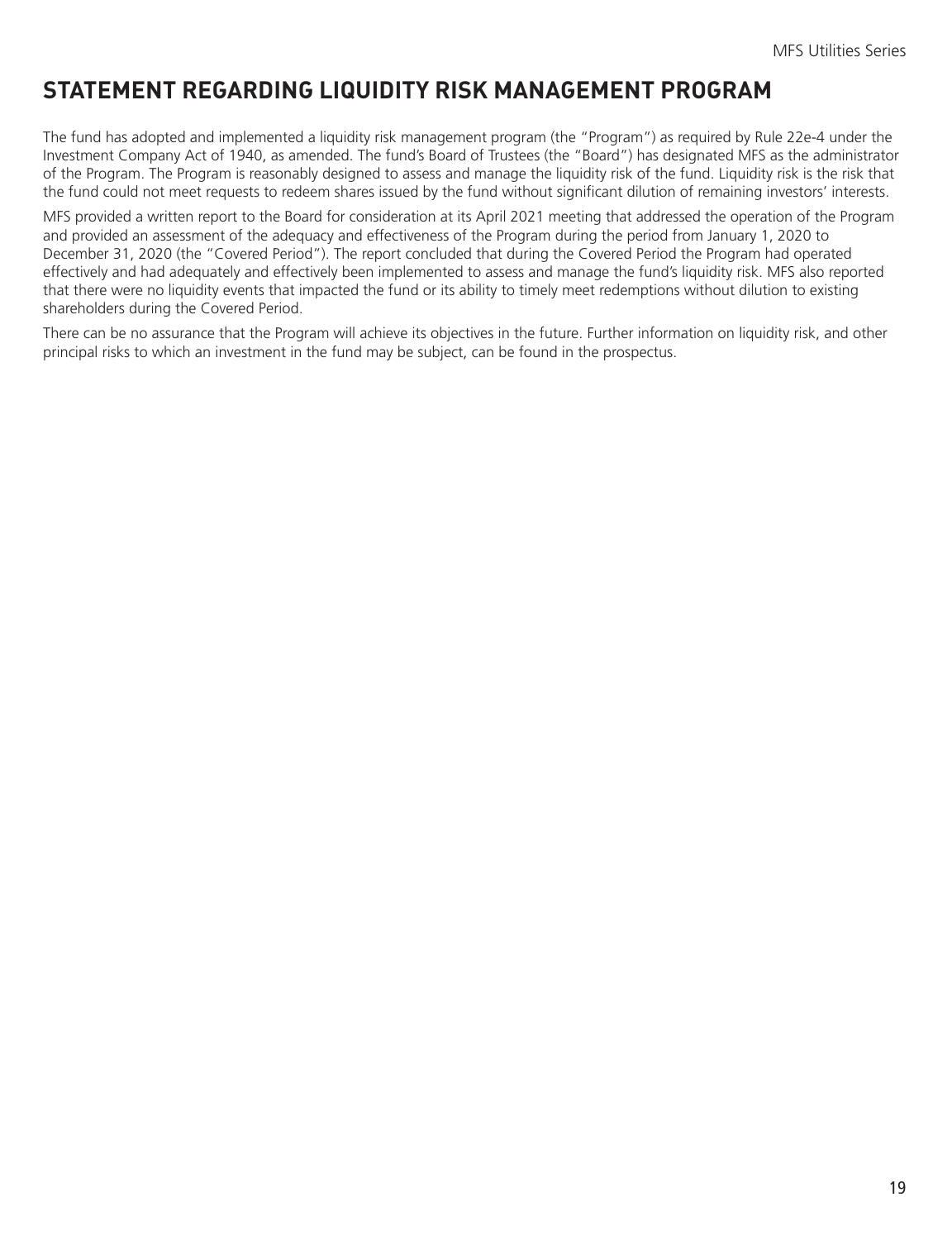### <span id="page-21-0"></span>PROXY VOTING POLICIES AND INFORMATION

MFS votes proxies on behalf of the fund pursuant to proxy voting policies and procedures that are available without charge, upon request, by calling 1-800-225-2606, by visiting *mfs.com/proxyvoting,* or by visiting the SEC's Web site at *http://www.sec.gov.*

Information regarding how the fund voted proxies relating to portfolio securities during the most recent twelve-month period ended June 30 is available by August 31 of each year without charge by visiting *mfs.com/proxyvoting,* or by visiting the SEC's Web site at *http://www.sec.gov.*

### QUARTERLY PORTFOLIO DISCLOSURE

The fund files a complete schedule of portfolio holdings with the SEC for the first and third quarters of each fiscal year as an exhibit to its reports on Form N-PORT. The fund's Form N-PORT reports are available on the SEC's Web site at *http://www.sec.gov*. A shareholder can obtain the portfolio holdings report for the first and third quarters of the fund's fiscal year at *mfs.com/vit1* by choosing the fund's name and then scrolling to the "Resources" section and clicking on the "Prospectus and Reports" tab.

### FURTHER INFORMATION

From time to time, MFS may post important information about the fund or the MFS Funds on the MFS Web site (*mfs.com*). This information is available at *https://www.mfs.com/announcements* or at *mfs.com/vit1* by choosing the fund's name and then scrolling to the "Resources" section and clicking on the "Announcements" tab, if any.

### INFORMATION ABOUT FUND CONTRACTS AND LEGAL CLAIMS

The fund has entered into contractual arrangements with an investment adviser, administrator, distributor, shareholder servicing agent, 529 program manager (if applicable), and custodian who each provide services to the fund. Unless expressly stated otherwise, shareholders are not parties to, or intended beneficiaries of these contractual arrangements, and these contractual arrangements are not intended to create any shareholder right to enforce them against the service providers or to seek any remedy under them against the service providers, either directly or on behalf of the fund.

Under the Trust's By-Laws and Declaration of Trust, any claims asserted against or on behalf of the MFS Funds, including claims against Trustees and Officers, must be brought in state and federal courts located within the Commonwealth of Massachusetts.